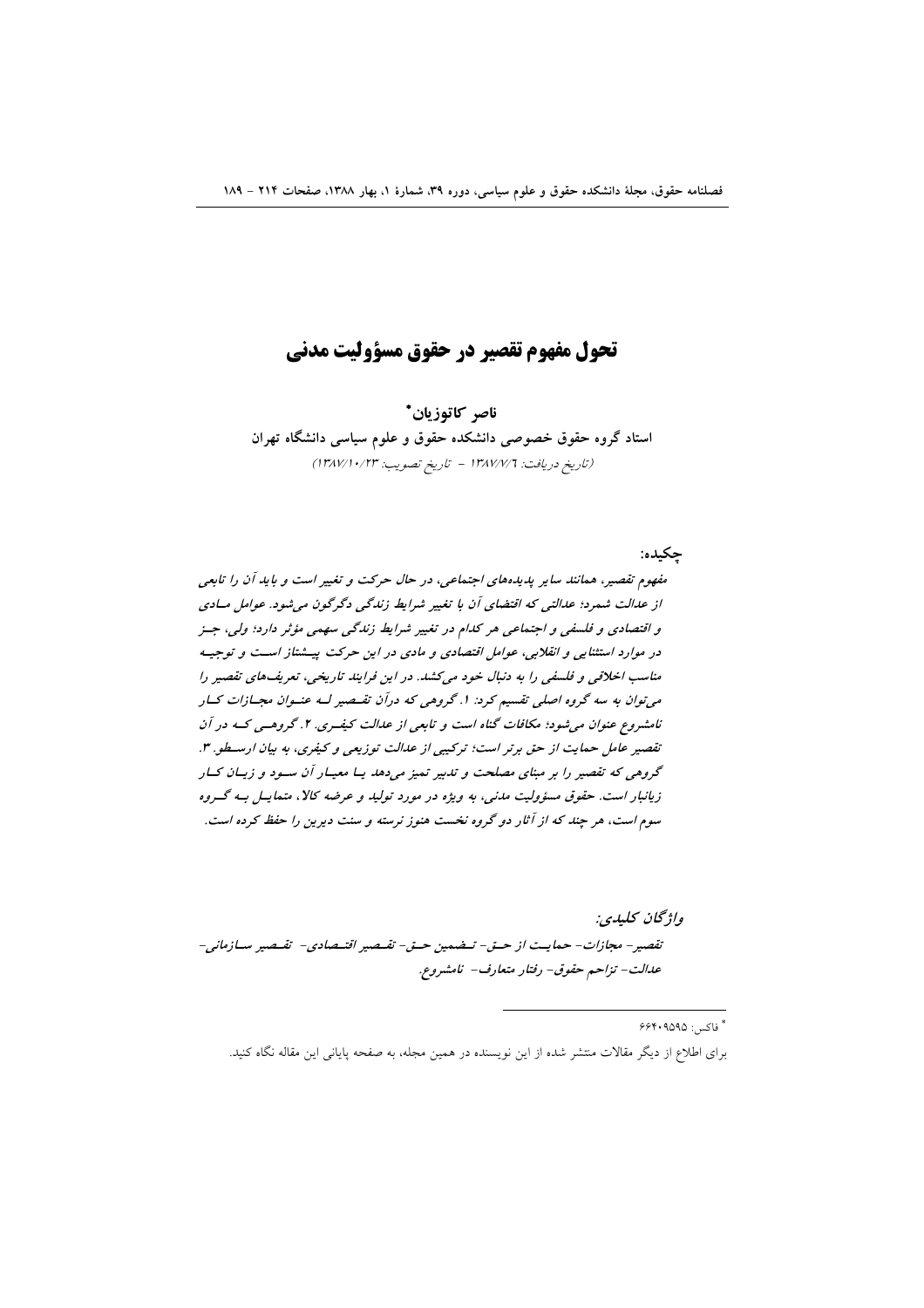## مقدمه

## ١. طرح بحث

مفاهیم حقوقی نیز همانند سایر پدیدههای اجتماعی زندگی ثابت و جاودان ندارند؛ همگـام با محیط و ظرف خود در حرکتند. اید در نخـستین نگـاه بــه نظـر نیایــد کــه چگونــه نیازهــا و ضرورتها أنها را به دنبال خود میکشند، ولی پس از چندی که آثار این حرکت مـدام جلــوهٔ خارجي مي يابد، تحول مفهوم نيز محسوس مي شود و به اندک تأمل ادراک مي گردد بــه همــين دلیل است که مطالعهٔ تاریخی رازهای نهفته را بیش از تعقـل محقـق مـی گـشاید و سرگذشـت مفاهیم به روشن شدن ماهیت و هدفت آنها کمک شایان مر کند.

به عنوان مثال، پژوهشگری که در یی مفهوم واقعی «ریاست خانواده» یا «حسن معاشرت بـا همسر» است، تا نیابد که این عنوان چگونه سرپوش واقعیات اجتماعی ده و آهنگ حرکت آن به کدام سو است، نمی تواند تفسیر درستی از مواد ۱۱۰۳ و ۱۱۰۵ قانون مدنی به دست دهد یـا پیشنهاد مفیدی برای آیندهٔ حقوق خانواده ارائه کند. چنین غافلی، هر چــه کنــد رهــزن اسـت و آلوده به تخیل، هر چند که در ادب و فقه سرآمد باشد.

مفهوم تقصیر نیز از این حرکت مصون نمانده است. نیازهای اقتـصادی و دگر گــونی بافــت اجتماعي سبب شده است تا مفهوم خطا و صواب چهرهاي نسبي و قابـل انعطـاف پيـدا كنـد و داوریهای اخلاقی جاذبه و اثر پیشین خود را از دست بدهد و بر خلاف آنچه ادعـا مـیشـود، رنگ تعلق بيذيرد.

ممکن است پرسیده شود که چرا از میان همهٔ پدیدههای حقـوقی مفهـوم تقـصیر برگزیــده شده است؟ آيا شناخت سير تاريخي تقصير مهمترين معضل حقوق است؟

در پاسخ این پرسش مقدر باید گفت: ۱) هیچ ضرورتی وجود ندارد که نمونهٔ انتخاب شده برای آزمایشی فراگیر مهمترین نمونه باشد. هدف این است کـه روش اسـتفاده از تــاریخ بــرای فهم عنوانهای حقوقی و فایدهٔ آن معلوم شود و دور از انتظـار نیـست کـه نتیجـهای بـزرگ از أزمايشي خرد به دست آيد. ٢) تميز خطا و صواب يكي از پيچيدهترين و دشـوارترين مـسائلي است که تاکنون انسان با آن روبرو بوده است. به ویژه، در حقوق مسؤولیت مدنی اهمیت ویـژهٔ آن را در تعیین مسؤول و میزان تعهد او هیچ نظام حقوقی انکار نمی کند.

## ٢. ييشينهٔ رابطهٔ تقصير و مسؤوليت

رابطه تقصير و مسؤوليت زادهٔ سدهٔ نوزدهم اسـت: در ايــن سـده بــه تــدريج ايــن انديــشه عالمگیر شد که مسؤولیت مکافات تقصیر است. پیش از آن از عـدالت کیفـری ارسـطو چنـین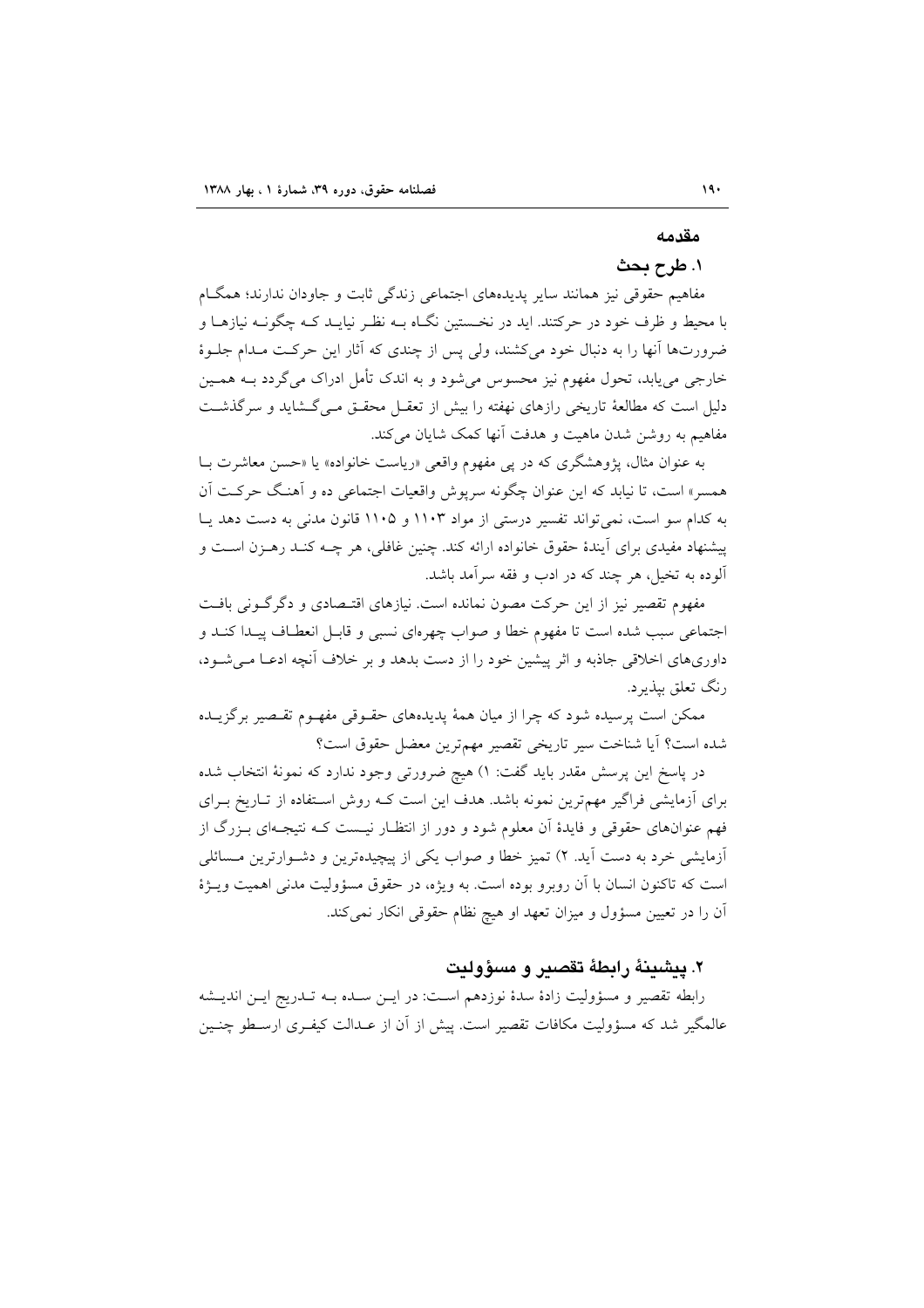استنباط می شد که هر رفتار که به دیگری زیان زند ضمان آور است: یعنی، آنچه اهمیت دارد و رابطة سببيت ميان فعل مسؤول و زيان وارد شده است، خواه آن فعل تقصير باشد يا مباح.

نگاهی گذرا به حقوق اسلامی و رم و کامن لا نشان میدهد که در هیچ کـدام تقـصیر، بـه عنوان یکی از ارکان تشکیل دهندهٔ مسؤولیت نیامده است. آنچه مسلم است است که، در اضرار با واسطه به منظور احراز رابطهٔ علیت میان رفتار مسؤول و وجود ضرر، تقـصیر نقـش مـؤثری داشت، بی آن که رکن مستقلی به حساب آید؛ چنـان کـه، اگـر کـسی چـاهی در معبـر عمـوم می کند و رهگذری در آن می افتاد، حفر کنندهٔ چاه مسؤول بود؛ ولی اگر چاه را در ملک خـود می کند، ضامن سقوط و زیان ناشی از آن نمی شد. تفاوت دو فرض در فقــه بــه عــدوان فــرض نخست تعبیر میشد که چهرهٔ دیگری از مفهوم تقصیر است ْ.

جالب این است که در کامن لا نیز، همانند اتلاف در فقه، ضرر مستقیم و بی واسطه هـیچ اتکایی به تقصیر ندارد؛ چنان که متجاوز به ملک دیگری تابع قواعد مسؤولیت محـض (Strict) بو د.

ولي، در سدهٔ نوزدهم اين انديشه قوت گرفت كه تنها اضرار ناروا موجب مسؤوليت شـود. این ناروایی نیز در صورتی تأمین میشد که کار قابل سرزنشی بـه مرتکـب نــسبت داده شــود. فعالیتهای مباح و مفید اقتصادی باید تشویق شود، هر چند که زیانی هم بـه بـار آورد. زمـانی شخص مسؤول نتايج رفتار خود مى شود كه قاعدهاى را نقض كند يا از مواظبتى ضرورى دريغ ورزد. بدین سان مسؤولیت حقـوقی نیـز چهـرهٔ اخلاقـی مـیbیابـد و تنهـا خطـا کـار مکافـات مے سند. آ

نفوذ اخلاق در حقوق تنها در مورد اثـر تقـصیر در مـسؤولیت محـسوس نبــود؛ در رابطــهٔ سببیت نیز اثرگذار و گروهی از نویسندگان، رابطهٔ میان فعل زیانبار و ضرر را «سببیت اخلاق<sub>عی</sub> یا معنوی» نامیدند تا راه نفوذ اخلاق به داوریهای حقوقی باز باشد.<sup>۳</sup>

برای نشان دادن نفوذ اخلاق در اثر تقصیر در مسؤولیت، کافی است به دو عبارت ازدو تن مؤلف نامدار از دو نظام حقوق نوشته و حقوق عرفی (کامن لا) توجه کنیم:

مازو، در دروس حقوق مدنی خود می نویسد:

١. دربارهٔ تاریخ نفوذ تقصیر به عنوان رکنی از عناصر مسؤولیت، در کامن لا و حقوق انگلیس و اَمریکا رک: پراسر، مـسؤولیت مدنی، ص ۵۰۶ به بعد- کولن و کاپیتان ولا موراندیر، ج ۲، ش ۱۰۲۸.

۲. برای دیدن استدلال طرفداران نظریهٔ تقصیر، رک. ناصر کاتوزیان، مسؤولیت مدنی، ج ۱، قواعد عمومی، ش ۶۵ به بعد. ۳. دخالت انصاف و حسن نیت و اشراق دادرس در جستجوی سبب معنوی و عادلانــه، از نظـر ایرینـگ Ihening حقوقــدان نامدار آلمانی الهام میگیرد و در قانون مدنی آرژانتین منعکس شده است: اونوره Honoré، ش ۱۰۱ – ۱۰۴، ص ۶۴ – مازو و تنک، رسالهٔ مسؤولیت مدنی، ش ۱۶۷۲ – پلنیول و ریپر، ج ۶ به وسیلهٔ اسمن، ۵۴۰ – نشانی از این نظر در مـادهٔ ۷ ق.م.م. ديده مي شود.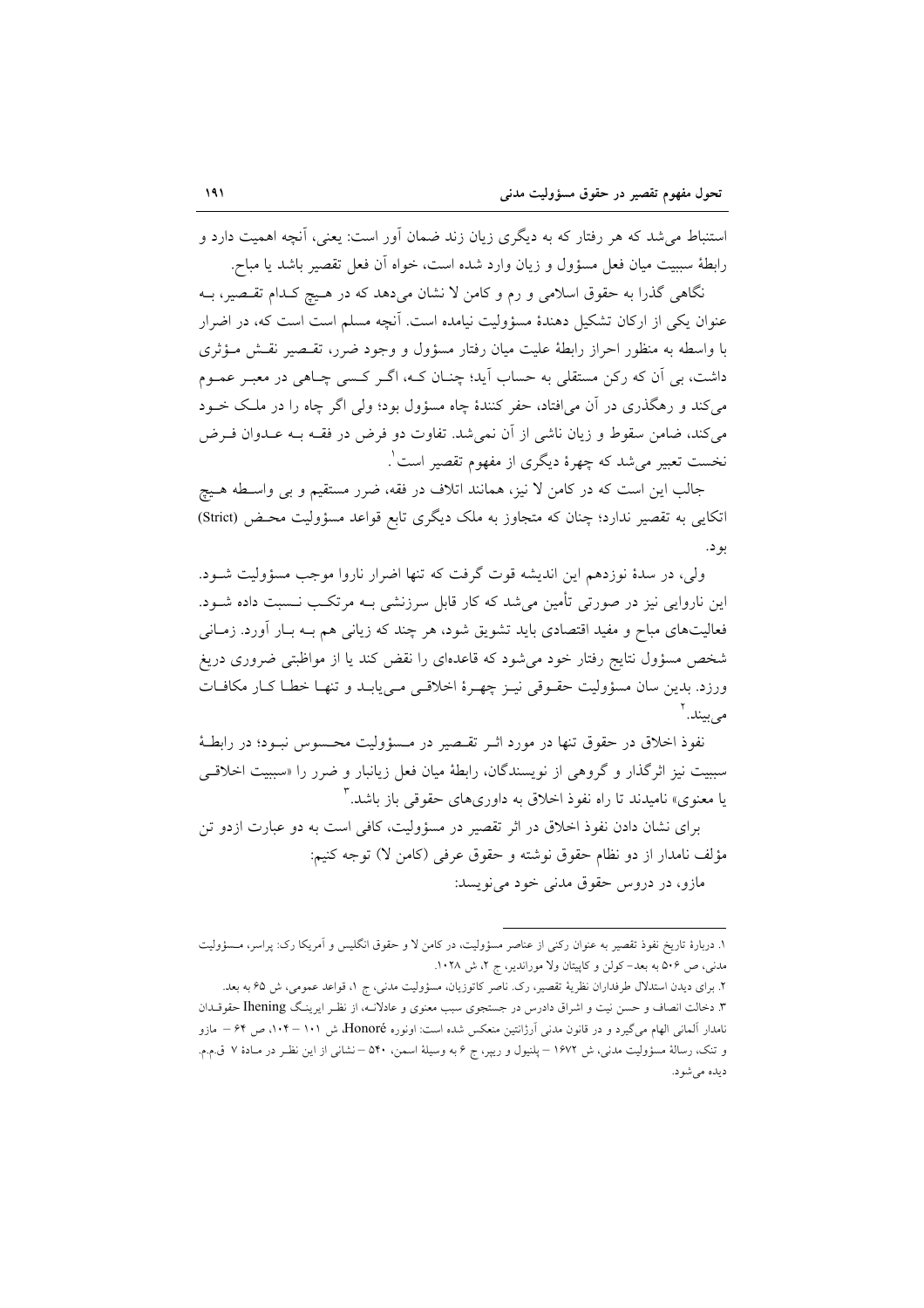«عدالت و اخلاق بین خطا و صواب تفاوت می گذارد و بررسی رفتار را لازم می بینـد. بـی تردیــد انسان در گرو اعمال خویش است. ولی تنها اعمال ناپسند ما را متعهد می سازد. تصمیم گــرفتن در این باره که کاری بی تقصیر برای عامل آن مسؤولیت ایجاد کند. به ندرت بر مبنای نفـع اجتمــاعی توجيه مي شود و هيچ گاه اخلاق آن را تجويز نمي *ک*ند» ٰ

ويليام پراسر، استاد آمريكايي نيز در كتاب «مسؤوليت مدني» خود مي نويسد:

«... همراه با پرورش وجدان اخلاقی در جامعه، این تمایل عمومی نیز به وجود آمد کـه مـــــوولیت حقوقی باید نتیجهٔ رفتاری باشد که از یک شهروند خوب انتظار نمی رود. این تمایــل بــه انــدازهای شدید بود که نویسندگان را بر آن داشت تا نظریهٔ مسؤولیت را بر این اصل پایهگذار مــیکننــد کــه هیچ مسؤولیتی نباید بی تقصیر ایجاد شود.<sup>۱</sup>

با وجود این، جاذبهٔ اخلاقی مبنای تقصیر بیش از یک قرن دوان نیافت و، بــه ویــژه در دو زمینهٔ حمل و نقل و رابطهٔ کارفرما و کارگر، با دشواری های فراوان روبرو شـد. داوری اخـلاق در ظرف جامعهٔ صنعتی دگرگونه شد و منصفانه ندید آن که سود کـاری را مـی بـرد از تحمــل زيان آن مصون ماند. تنها، واكنش اين نداي اخلاقي در انديشمندان يكسان نبود: جمعي نظريـهٔ تقصیر را یکسره رها کردند که توفیق مهمی به دست نیاوردند. گروه دیگر به ویـژه فوانــسویان، به نظامی مختلط دل خوش کردند. تقسصیر را مبنای عمـومی مـسؤولیت سـاختند و در مـوارد استثنایی مسؤولیت محض را ترجیح دادند تا اقتضای جامعهٔ صنعتی را رعایت کننـد. یکـی از ابزارهای مهم این تحول، ابتکار مفاهیم نو از تقصیر است که در این مقاله به آن میbپردازیم. '

٣. تقسيم مطالب

تحول مفهوم تقصیر را در دو بخش بررسی میکنیم: ١. مباني اين تحول، كه خود حاوي مباني اقتصادي و مادي، مباني اخلاقي، مباني اجتمـاعي حقوقی است و عوامل مؤثر در این تحول را معین می کند.

۲. مطالعهٔ کاربرد این مبانی در تعریفهای مهم تقصیر که خود حاوی گفتارهای مختلف بر بايهٔ گروهبندي آن تعريف ها است.

١. هانزي و لئون و ژان مازو، ج ٢ به وسيلهٔ ژوگلار، ش ٢٢٩، ص ٣٧١.

۲. يواسو، مسؤوليت مدني (Law of Torts)، ص ۵۰۶.

۳. دربارهٔ تمهیدهای مربوط به تعدیل نظریهٔ تقصیر، رک. ناصر کاتوزیان، مسؤولیت مدنی، ج۱، قواعد عمومی، ش ۶۸ به بعد.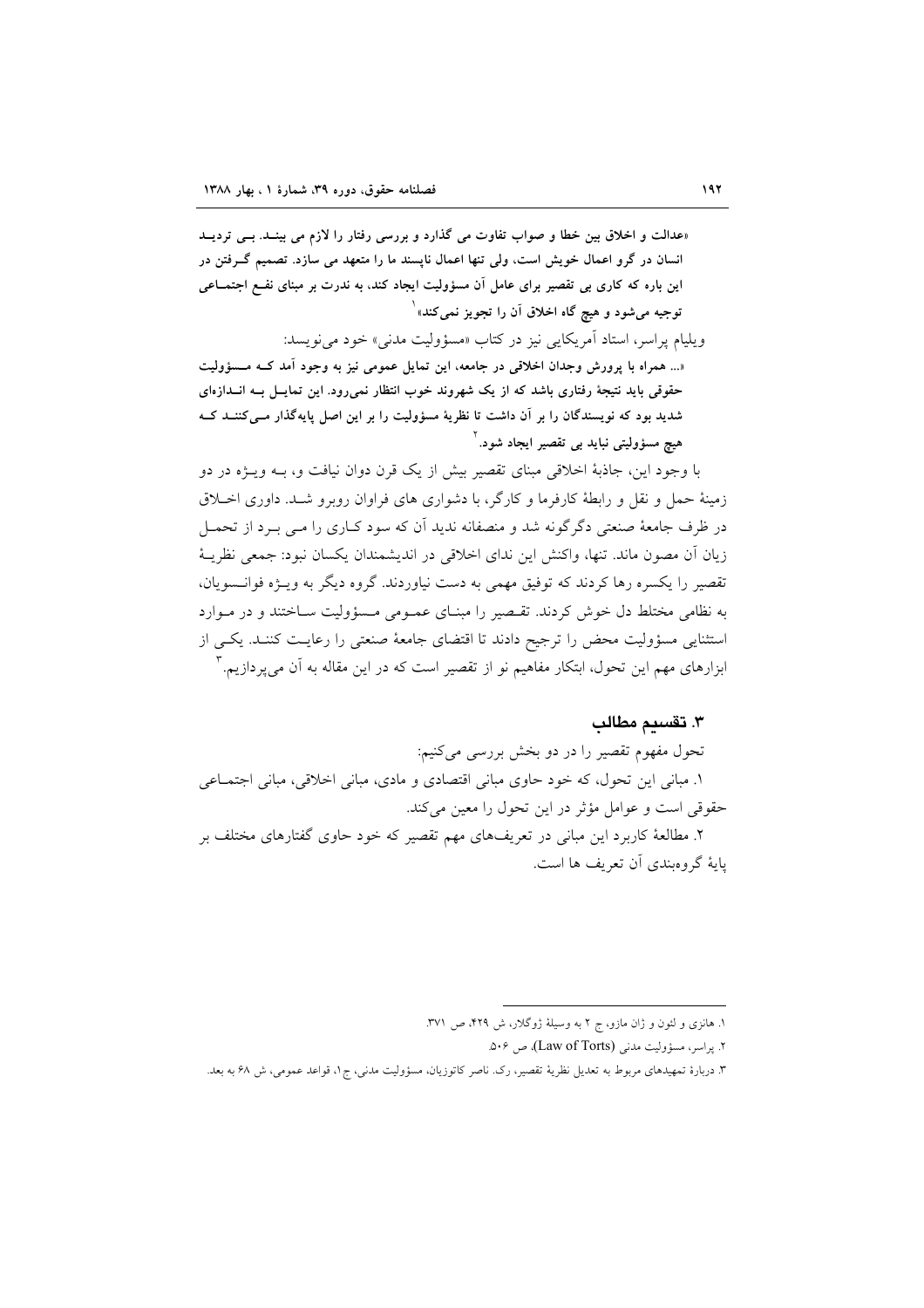## بخش نخست: مباني و عوامل مؤثر مفهوم تقصير الف. عوامل اقتصادي و مادي ۱. دوران سرمایهگذاری

اثر اقتصاد را در حقوق از دیر باز اندیشمندان می شناختند، ولـی سوسـیالیزم و تـلاش طرفداران آن در توجیه اقتصادی همهٔ رویدادهای اجتماعی به این شناخت و درجهٔ اهمیت آن دامن زد و چندی اقتصاد را زیر بنا و موتور حرکت اجتماع ساخت'. امروز اندیــشمندان از این مبالغه دست شستهاند و دریافته اند که گــاه نیــز اقتــصاد متــأثر از عوامــل اخلاقــی و سیاسی می شود و روبنا قرار می گیرد ولی، حاصل این گفتگوها، هر چه باشد، این نتیجـه را به دست داده است که سهم عوامل اقتصادی در تحولات حقوقی بیش از پـیش برجـسته و چشمگیر شود.'

آنچه به بحث ما مربوط می شود، یعنی اثر اقتصاد در تحول مفهوم تقصیر، چنین توجیه شده است که، در آغاز شکوفایی جامعهٔ سرمایه داری و پیشرفت صنایع، جامعه بیش از هـر چیز به سرمایهگذاری نیاز داشت. پس، برای تشویق سرمایه داران به صرف دارایی خود در راه صنعت، قانونگذاران و اندیشمندان میکوشیدند تا از با مسؤولیت آنان بکاهنـد. بـدین هدف، مسؤوليت مشروط به تقصير شد تــا ســرمايهدار بــا حــسن نيــت، بــه دليــا, فعاليــت اقتصادی مفید به حال جامعه، مسؤول قرار نگیرد و نگران پیامدهای ناخواسته و پیش بینــی نشده نباشد. این تهمید، او را در پناه دشواریهای اثبات تقصیر از تعرض مصون میداشت و، و در عوض، کارگر درمانده و مستمند را هدف دعوای مصرف کننده می ساخت کـه بــی حاصلي أن از أغاز معلوم بود.

چهرهٔ دیگر این حمایت، تمهید و تأیید تعریف هایی بـود کـه اشـخاص حقـوقی را از مسؤوليت مصوت بدارد: با آغاز شكوفايي صنعتي و جامعهٔ سـرمايه داري، صـنايعي پــا بــه میدان اقتصادی نهاد که اداره و بهرهبرداری از آنها مستلزم داشتن سـرمایهداری کــلان بــود؛ سرمایهای که کمتر کسی توان فراهم کردن آن را داشت. ایجاد شخصیتهـای حقـوقی کـه بتواند سرمایههای خرد و کلان شخصی را جمع کند و به بهره بـرداری از آن بپـردازد، زادهٔ

۱. دربارهٔ مبانی سوسیالیزم و سهم اقتصاد در آن، رک. ناصر کاتوزیان، فلسفهٔ حقوق، ج۱، ش ۱۲۵ به بعد. به ویژه ش ۱۳۴. ۲. رک. پیترر گین (Peter cane)، مسؤولیت مـدنبی و منـافع اقتـصادی (Tort Law and) Economic Interests ج۲. ۱۹۹۴ – لندز و پازنر، تحلیل اقتصادی و تحققی از مسؤولیت ناشی از عیب تولید: نقـل از فیـشر و پـاورز، مـسؤولیت تولیـد، ص ۲۱۱.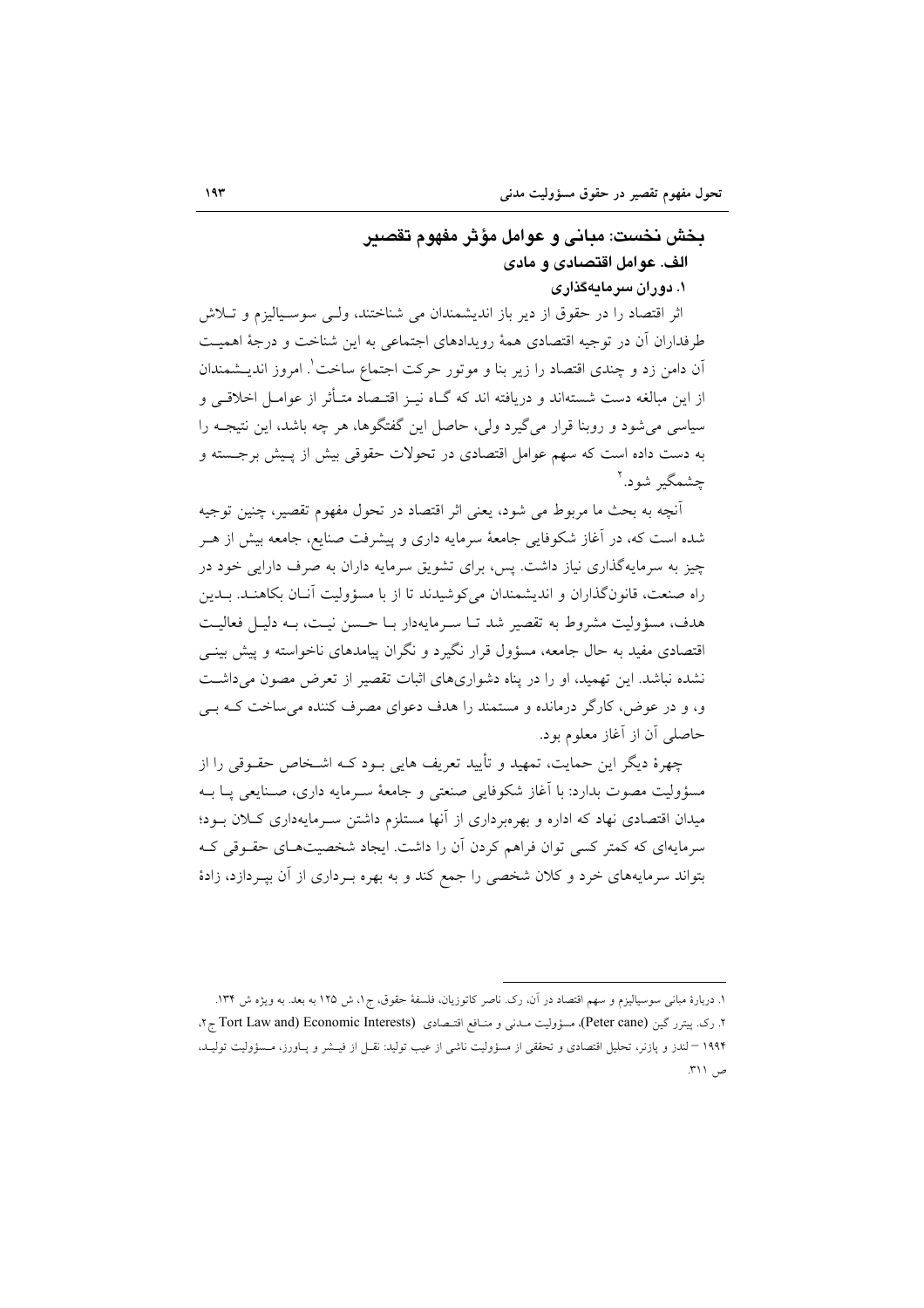این نیاز جامعهٔ صنعتی بود. پس، اگر تعریفی از تقصیر می شد کـه فعالیـت شخـصیتهـای حقوقی از آن بیرون بماند، بزرگترین حمایت از سرمایه داری صورت می پذیرفت است. ۷ نگرانی از توقف فعالیت اقتصادی سـرمایه داران و لـزوم تـشویق آنـان، از نوشـتههـای ژرژرییر، یکی از بزرگترین طرفداران نظریهٔ تقـصیر نیـز بخـوبی برمـی]یـد، هـر چنـد کـه بیشترین تأکید او بر اخلاقی کردن مسؤولیت است:

«انسان باید فعال باشد؛ هر فعالیت خود به خود برای او و دیگران ایجاد خطر مـی کنـد؛ لـیکن اهميتي ندارد، زيرا كار و جنبش قانون انسانها است. ولي انسان نبايستي ناشايسته رفتار كند و زمانی ناشایسته عمل می کند که برای دیگران زیانی به بار آورد که می توانسته پیش بینی کند. از آن بیرهیزد یا از آن بکاهد پس، باید گفت، چون بد کرده است، باید آن را جبران سازد»<sup>۲</sup>

۲. دوران حمایت از مصرف کننده و کارگر

۱. دوران طلایی سرمایهگذاری بـه زودی سـپری شـد. سـرمایههـا بـا پــشتیبانی قــوانین و اندیشههای حقوقی استقرار یافتند. بهرهبرداری آغاز شد و کارگران ثمرهٔ کـار خـود را در برابـر دستمزدي اندک به سرمايه داران تقديم کردند. صنايع بزرگ جـان گرفـت و رشـد پـي در پـي اقتصادی را به همراه آورد. ولی، در برابر ایجاد کارتلهای سـرمایه، کـارگران نیـز بـرای حفـظ حقوق خود به ایجاد سندیکاهای کارگری پرداختند و به زودی قدرتی توانمند شـدند؛ قــدرتی که لازمهٔ بهرهوری از سرمایه بود و، اگر به دلیل نارضایی یا یا پس میکشید و از گردونهٔ تولیـد بيرون مي رفت، سرمايهها نيز عاطل مي ماند.

نزاع این دو گروه توانمند بی تردید منشأ تحولاتی می شد، چرا که دیگر سرمایهدار یکه تـاز میدان نبود و نیروی کارگران و کشاورزان نیز مطالباتی در خور داشت که بے اعتنـایی بـه آنهـا نیروی مقابل را نیز معطل میساخت. نخستین نشانه های تحول نیز از همین تقابل منافع آغـاز شد و این سخن بر سر زبانها افتاد که عادلانه نیست سرمایه دار سود کارگاه را ببـرد و مـصون از مسؤوليت بماند و كارگر بي پناه به اندک خطا هم خود صدمه ببيند و هـم ضـامن خـسارت ناشی از آن خطا شود. نظر به تقصیر، که به نام اخلاق حکومت مـی٤کـرد، در ایــن زمینــه غیــر اخلاقی جلوهگر شد و نیاز به تعدیل و اصلاح پیدا کرد. پس، نظامهای حقوقی یا قرارداد کار را

١. ناصر كاتوزيان، مسؤوليت ناشي از عيب توليد ش۴.

٢. ريير، قاعدة اخلاقى در تعهدات مدنى، ش ١٢١.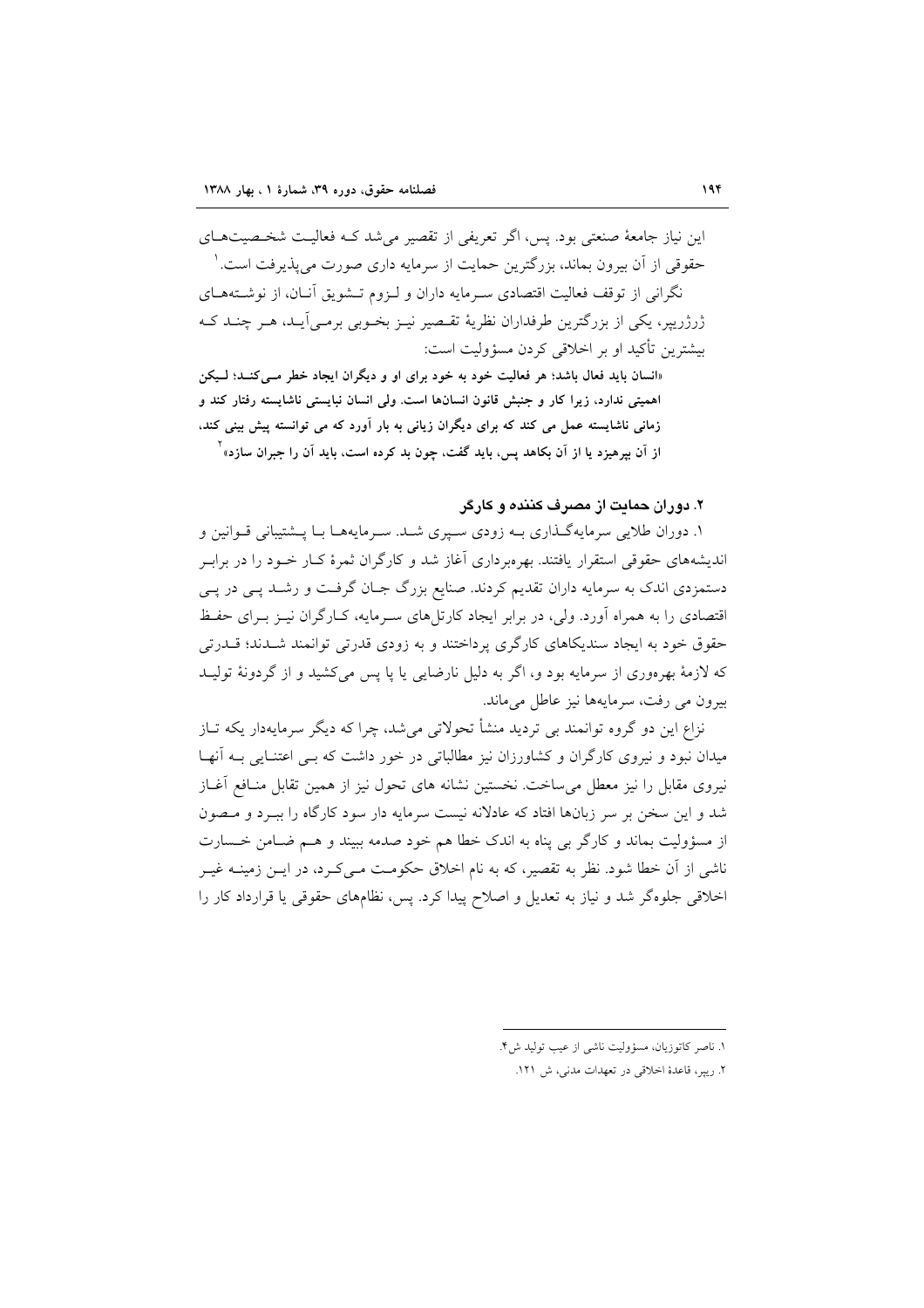حاوی تضمین سلامت کارگر شناختند، یا تقصیر او را مفروض نگاشتند، یا سـرانجام دسـت از عامل تقصیر شستند و مسؤولیت محض را ترجیح دادند. `

۲. تحول دیگر در پیشرفتهای صنعتی در زمینهٔ حمـل و نقـل پـیش آمـد: در نظریــههـای مرسوم متصدی حمل و نقل امین است و جز در اثر تقصیر ضامن نمی شود. ولی، صنعت نو بـه ابتکارهایی دست زد که دیگر این قاعده قابل اجرا نبود. ورود اتومبیل و هواپیما و کشتی بخـار راه آهن و متروک ماندن سفرهای سنتی با چهارپایان سبب شد تا اثبات تقصیر با دشواری های جدی روبرو شود. پس، یا بایستی عامل تقصیر به گونهای حذف یا مفروض شود یا مفهـوم آن تغییر کند که چنین شد.<sup>۲</sup>

۳. تحول فراگیرتر در مورد کالاهای صنعتی رخ داد. این تحول از صنایع غـذایی و دارویـی و با تعیین کیفر متقابلان آغاز شد، سپس به سایر فرآوردههـای صـنعتی و سـیگار کـشیده شـد؛ تحولی که در سایر رشتههای حقوقی مانند نداشت و قلمرو مسؤولیت محض را گسترش داد و مفاهیم تازهای از تقصیر را مطرح ساخت و شعبهٔ نو و پر تحرکی را در حقوق مسؤولیت مدنی بنا نهاد. دلیل تحول تازه و پر تحرک این بود که فـراَوردههـای صـنعتی و الکترونیکـی پیچیـده خطرهای زیادی برای مصرف کنندگان ایجاد میکرد و اندک کاهلی و بی مواظبتی در تولید این خطرها را به شدت افزایش می داد؛ دردی که با داروی خیار عیب و اعمال نظریهٔ تقصیر درمـان نمی شد و نیاز به انقلابی در مفاهیم و راهحل های حقوقی داشت. مهمتر از همه، ایــن نکتــه بــر خطر پدیدهٔ تازه میافزود که فواید انکارناپذیر فرآوردهها وجود آنها احتـراز ناپــذیر مــیکـرد و لازمهٔ تمدن و پیشرفت می ساخت. به عنوان مثال، همه میدانیم که استفاده از ماشـین خـودرو چه خطرهایی دارد و چه قربانی هایی تاکنون گرفته است، ولی آیا می تـوان بـه دلیـل خطرهـای مرگ از این استفاده چشم پوشید.

۳. نتیجه: ایجاد تعادل و راه تحقق آن

این نکته را هم باید به بر دشواریها افزود که جامعه بـه سـرمایهگـذاری نیـاز دارد و اگـر حمایت از مصرف کننده و کـارگر بـه جـایی برسـد کـه سـرمایه دار را دلـزده کنـد، دود ایـن سرخوردگی سرانجام به چشم مصرف کنندهٔ نیازمند می رود، چرا که اگر تولید کننده از میبزان تولید کالای مورد نیاز مردم بکاهد، گرانی کالای موجود در بازار و رقابت فرأوردههای خارجی

١. برای دیدن تفضیل مطلب در این زمینه، رک. ناصر کاتوزیان، مسؤولیت مدنی، ج ١، قواعد عمــومی، ش ٦٨ بــه بعــد؛ ج ٢، مسؤولیت های خاص و مختلط ش ۳۳۵ به بعد. ٢. همان، ج ٢، ش ٣٤٩ به بعد.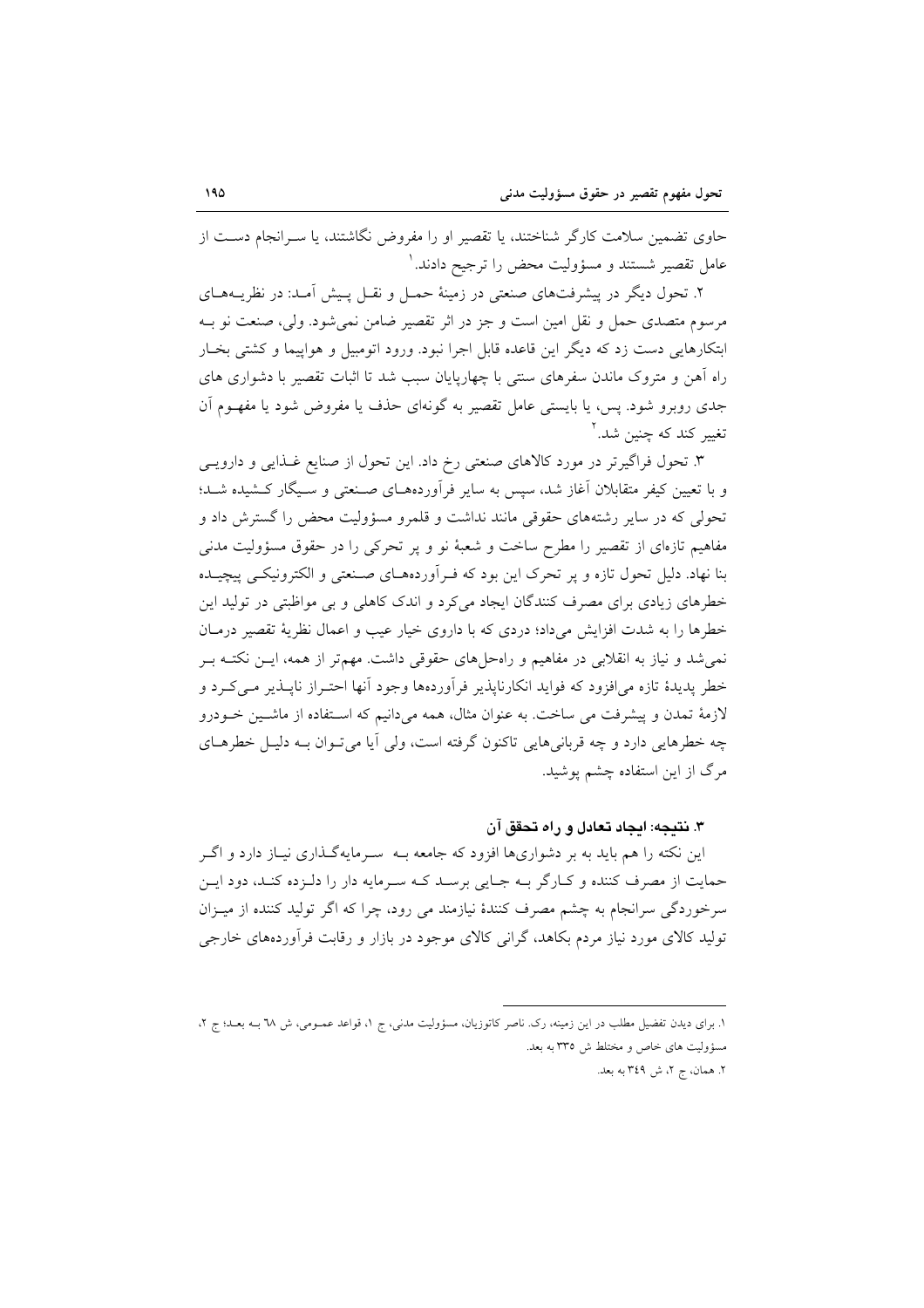با آن، مصرف کننده را دو چندان آزار میدهد، پس، این تیغ دو لبه را باید با احتیاط به کار بـرد و به تعادل حقوق توليد كننده و مصرف كننده انديشيد. '

با این دورنما، حقوق به استقبال دشواری ادارهٔ صنعتی رفت. در آغاز کوشید از حربه هـای سنتی سود برد و به یاری قرار داد و شرط ضمنی (تضمین سلامت کالا) تولید کننده را مسؤول خطرهای ناشی از عیب تولید کند؛ ولی این حربه را نیز کاراً ندیــد و رو بــه ســوی مــسؤولیت محض او نهاد. منتها، برای جلوگیری از کاهش تولید آن را محدود به میزان خاص و ضـررهای مادي و بدنې کړد نا از زهر تمهيد خود بکاهد.

در کنار این تحول حقوقی، مفهوم تقصیر نیـز بنیـان۱مـای تــازهای یافـت: در تعریـف آن از فلسفهٔ فایده گرایی الهام گرفته شد که اقدامی است که هزینه و زیانش بیش از منـافع احتمـالی آن است. وانگهی، سخن از «تقـصیر سـازمانی» و «تقـصیر اقتـصادی» و «تقـصیر خـودداری از هشدار دادن» به میان آمـد؛ مفـاهیمی کـه در حقـوق سـنتی مـسؤولیت سـابقه نداشـت و زادهٔ تحولات اقتصادی بود.

# ب. مباني فلسفي و اخلاقي

## ۱. نفوذ متقابل عدالت کیفری و توزیعی

در فلسفهٔ ارسطو، عدالت کیفری و توزیعی با دقت تمام از هم جدا شده است و هر کـدام اثر و وظيفهٔ ويژه خود را دارد: عدالت توزيعي، ناظر به تقسيم عالانهٔ ثروت و مناصب و مشاغل و امتیازهای اجتماعی است. ولی، عدالت کیفری، مربوط بـه مکافـات کـار ناشایـسته و جبـران خسارت تاشی از آن است.<sup>۲</sup> بنابر نظرمرسوم، مسؤولیت مدنی در قلمرو عدالت کیفری قرار مــی گیرد و طبیعی است که هدف آن باید مجازات گناهکار باشد.

بر این پایهٔ فلسفی، در تدوین نظام مسؤولیت، تکیه بر اقدام عـدوانی و نـاروایی اسـت کـه شخص مسؤول مرتکب میشود و برای او ضمان اَور است، خواه مرجع تمیز ناشایــستگی کـار داوری اخلاق باشد یا عرف یا حکم قانون به همین جهت، در نظریهٔ سنتی مسوؤلیت، تقسصیر سهم عمده و اساسی دارد و تمام هدف در این است کـه تقـصیر چگونـه رخ داده، چـه کـسی مرتکب تقصیر شده، و از تقصیر چه زیانی به بار آمده است؟

١. در اين باره، رک. ناصر كاتوزيان، مسؤوليت ناشى از عيب توليد، ش٦.

٢. رک. ارسطو، اخلاق، ترجمهٔ تامپسون (لندن ١٩٨٤)، ص ١٧٦ – ١٧٩.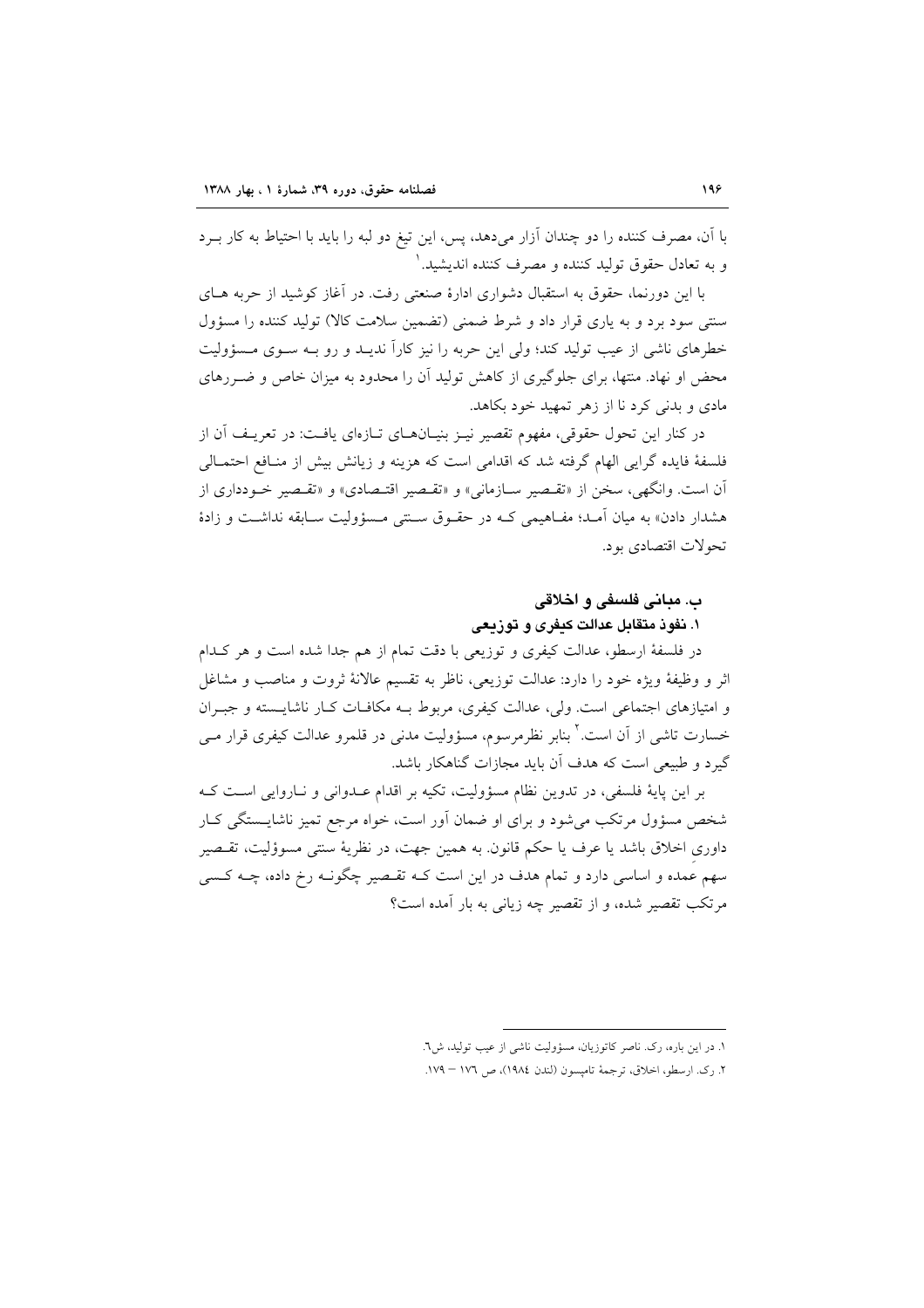ولی، در اندیشههای نو، بسیاری از تحلیل گران اقتصادی مے کوشـند تـا مـرز میـان دو عدالت کیفری و توزیعی را کمرنگ ســازند و بیــشتر بــه ارتبــاط آن دو بیندیــشند و بــر دو مقدمهٔ بنیادی تکیه مے کنند. ٰ

۱. عدالت کیفری یکی از مقدمههای ضروری برای دستیابی بـه عــدالت تــوزیعی است. زيرا، تا نتايج نامطلوب جرائم جبـران نـشود، عــدالت تــوزيعي مناسـب تحقــق نمي پذيرد.

۲. توزیع عادلانهٔ ثروت نیز به نوبهٔ خود از شمار جرائم میکاهد و اجرای عدالت کیفری را آسان میکند.

بدین ترتیب، عدالت کیفری و توزیعی در یکدیگر نفوذ متقابل دارد و هــر یـک مقدمــهٔ دستیابی به دیگری است. در نتیجه، بهترین روش برای دستیابی به عدالت مطلوب اختلاط آن دو است.

این تحلیل، راه را برای کمرنگ ساختن اثر تقصیر در مسؤولیت و تکیـه بـر حــق قابــل احترام زیان دیده ملزوم جبران خسارت او باز میکند و پذیرش تقصیر اقتصادی را ممکن می سازد و مسؤولیت را به توزیع عادلانهٔ زیان تعبیر می کند.

يكي از آثار محسوس تعبير نو از عدالت، «شناخت حق مصرف كننده» بر سلامت زيستن و تکیه بر آن به منظور توجیه مسؤولیت محض تولید کننده در برابر او است؛ حقی که در آغاز بر زبان دولتیان جاری شد و آن گاه در اندیشههای حقوقی و رویههـای قـضایی بـه تکـرار مـورد حمایت قرار گرفت.<sup>۲</sup>

#### ٢. توزيع عادلانة تبره بختيها

همبستگی اخلاقی و اقتصادی شهروندان ایجاب میکند که در غم و شادی شـریک باشـند. همانگونه که مزایا و مناصب باید عادلانه توزیع شود (عدالت توزیعی)؛ عدالت اقتضا دارد کـه تیره بختیها نیز توزیع مناسب شود و تنها بر بخت برگشتهای که بر سر راه حادثه قـرار گرفتـه است، تحمیل نگردد. باید میان بخت بد و رفتار بد تفاوت گذارد: هر که رفتار ناشایـست دارد، باید مکافات عمل خویش را به تنهایی تحمل کند، ولی آن که به دلیـل بخـت بـد در حادثــهای

١. كلمن و أرتوررييستن (Ripstein)، عدالت و جبران خـسارت (Justice and compensation): نقـل از فـن بـرگ و كلمن، فلسفة حقوق، چ ۶ (۲۰۰۰)، ص ۲۱۹ به بعد.

۲. در سال ۱۹۶۲ کندی رئیس جمهور اَمریکا از لزوم حمایت از حق مصرف کننده بر سلامت و امنیت خــود سـخن گفــت و پس از آن در آراء دادگاه ها تکرار شد: در این باره، رک. فرانکلین و رابین، حقوق مسؤولیت مبتنی بر تقـصیر و جانـشینان آن (Tort Law and Alternatives)، ص ٥٧٨ - در فرانسه، گزارش ژان كاله اولواي (Auloy) در مجمع حقـوق تعهـدات سوربن، زیر نظر ژاک گستن، ص ٢٢٥.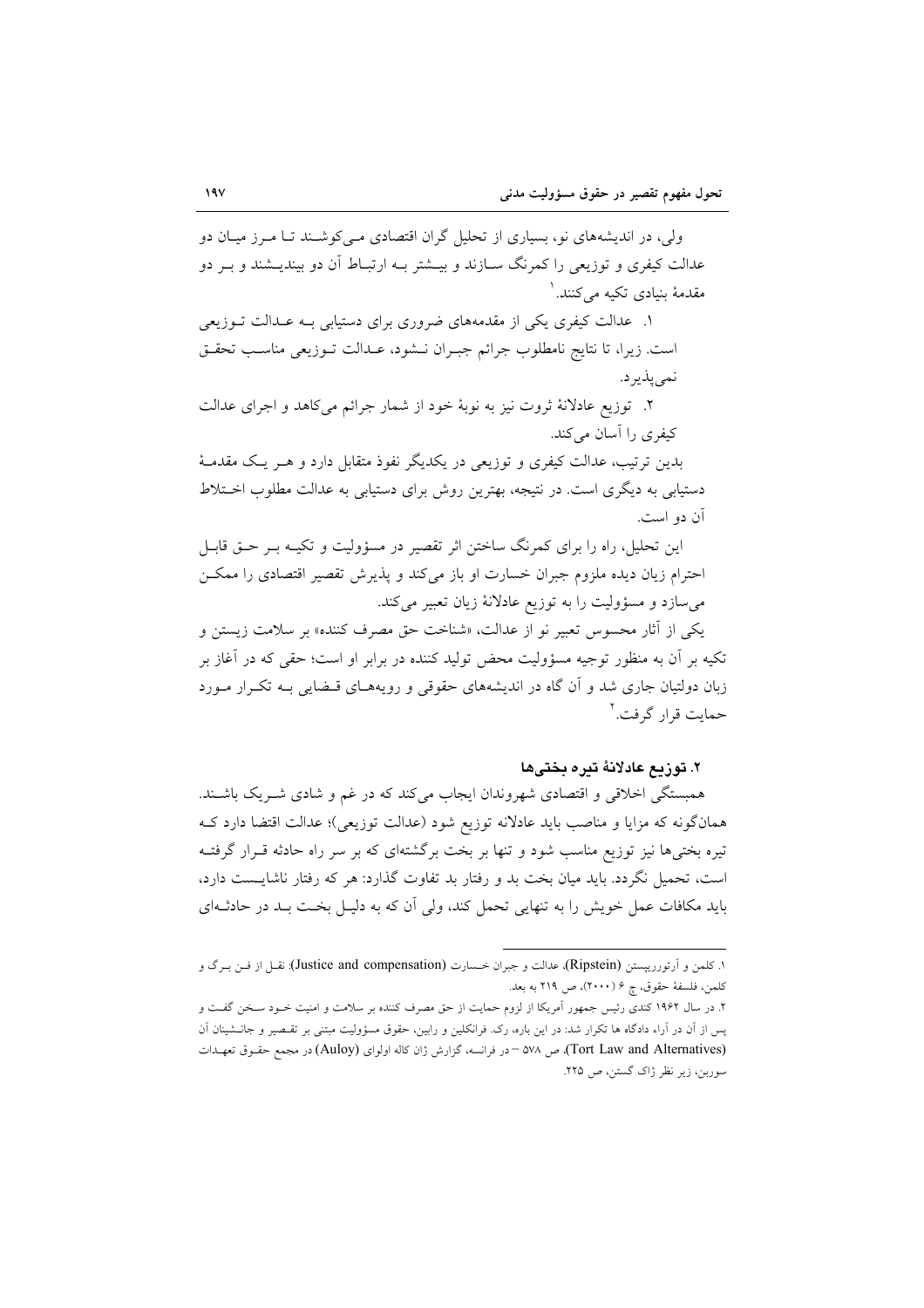زیان می بیند باید این تیره بختی ها را با دیگـرات تقـسیم کنـد. عادلانـه نیـست کـه ادعـا شـود طبیعت قربانی خود را برگزیده است و دیگران را نباید بدین دام کشید. انــسان اجتمــاعی بایــد خود را شریک درد و زیان دیگران ببیند، چرا که سرنوشت همهٔ شهروندان به هم گـره خــورده است. ۱

توزیع عادلانه خسارت، به ویژه میان کسانی کـه از محـصول یـا خـدمتی سـود مـیبرنـد، راهحلی مطلوب و منصفانه است و این امر در صورتی تحقق مـیپــذیرد کــه مـسؤولیت تولیــد كننده محض باشد و مفهوم «تقصير جمعي» پذيرفته شود.

## ج. مباني اجتماعي و حقوقي ۱. نفوذ جامعه شناسی و شیاع معیارهای نوعی

یکی از عوامل مهم تحول در مفهوم تقصیر، تکیه بر معیارهای نوعی و اجتمـاعی بــه جــای معیارهای شخصی و روانی است. به ویژه، نفوذ جامعهشناسـی در حقـوق و تحقیـق بــه شــیوهٔ تجربي سبب شد تا «انسان اجتماعي» جانشين انسان مستقل و آرماني شود و ارزشيابي رفتـار او به گونهای نوعی انجام پذیرد و حقوق فارغ از تحلیلهای دشوار روانی شود. به بیان دیگر، اگر بنا باش داوریهای حقوقی با ضابطه و به شیوهٔ علمی صورت پذیرد، ناچار باید معیارهای تمیز آن نيز نوعي شود.

این تحول در سراسر معیارهای حقوقی محسوس است: به عنوان مثـال، در مـادهٔ ۲۰۲ ق.م. می خوانیم: «اکراه به اعمالی حاصل می شود که مؤثر در هـر شـخص بـا شـعوری بـوده و او را نسبت به جان یا مال یا اَبروی خود تهدید کند، به نحوی که عادتاً قابل تحمل نباشـد...» یــا در مادة ٢٢۴ ق.م. كه اعلام مي كند: «الفاظ عقود محمول است بر معاني عرفيه» يـا مـادة ٢٢٥ كـه لوازم عرفی عقد را در حکم تصریح در آن قرار داده است.

در تعریف تقصیر نیز معیار نوعی پذیرفته شد و «رفتار انسانی متعـارف و معقــول» ضــابطه قرار گرفت تا هنجارهای اجتماعی بر عادات خصوصی حکومت کنـد. ایـن تحـول، نـه تنهـا مظهری از گرایش عمومی به معیارهای اجتماعی و نوعی است، بر این اصل فلسفی دکارت ک می گفت: «در جهان هیچ چیز عادلانه تر از عقل توزیع نشده است» تکیه دارد. زیــرا اگــر عقــل همگان برابر نسبی باشد، پس عقل انسان نوعی را می تـوان معیـار «رفتـار معقـول» بـرای همـه شمر د.

در توجيه لزوم نوعيبودن معيار تقصير همچنين گفته شده است: مسؤوليت جبران خـسارت مکافات قانون شکنی است: یعنی، چنین فرض می شود که مسؤول بـه قـانونی تجـاوز کـرده و

١. كلمن و آرتور، همان، ص ۴۲۰ و ۴۲۱ – ناصر كاتوزيان، مسؤوليت ناشي از عيب توليد، ش ۶۰ ص ١١٠.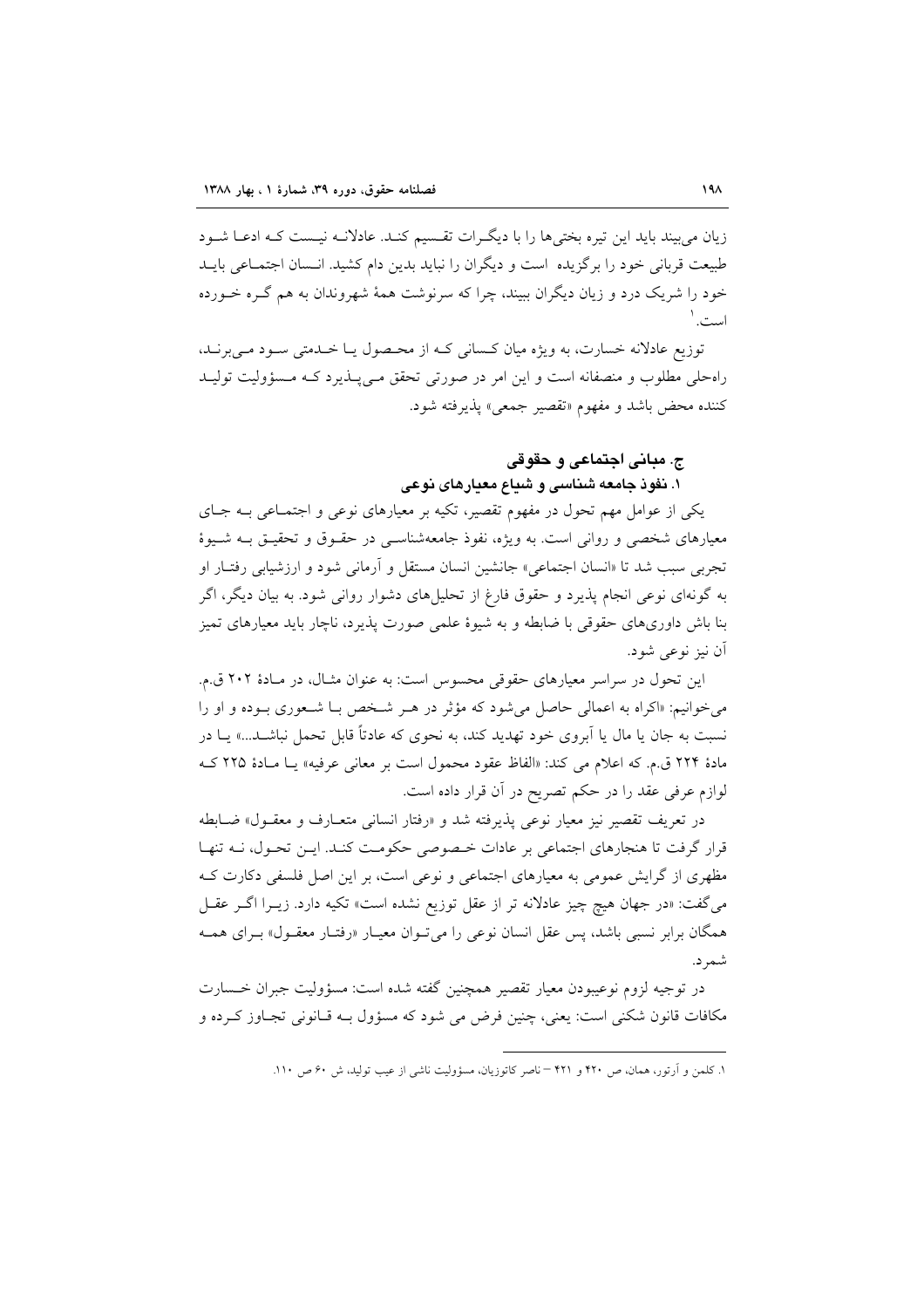رفتاری خودآگاه بوده است تحمیل فرض آگاهی در صورتی بـر مرتکـب ممکـن اسـت کـه او امکان دسترسی به قانون را داشته باشد و این امکان ملازمه با نوعی بودن معیار تمیز دارد: یعنی بايد معيار رفتار مباح، قاعده ۖ و قانون رفتار باشد نه ضابطهٔ تغيير پذير شخصي ٰ.

### ۲. جدایی مسؤولیت مدنی از کیفری

از نظر تاریخی، مــسؤولیت چهــرهٔ کیفــری دارد و مجــازات قــانون شــکنی اســت. جــدایی مسؤولیت مدنی از کیفری نیر به تدریج صورت گرفته است و به همین جهت، مدتها مسؤولیت مدنی و کیفری از یک سنخ بوده و خـسارت جریمـهٔ رفتـار ناشایـسته و خـلاف قـانون تلقـی می شده است. نمونهٔ بارز اختلاط مـسؤولیت مـدنی و کیفـری را در قـانون مجـازات اسـلامی می توان مشاهده کرد. زیرا بخش مهمی از قواعد مسؤولیت مدنی در بخش دیات حقوق کیفری آمده است. دیه نیز مفهومی دوگانه و مختلط دارد: هم کیفر است و هم جبران کننده<sup>۲</sup> خــسارت کیفری(Punitive damage) در حقوق آمریکا نیز نمونهٔ دیگری از این اختلاط و یادگیار دوران اتحاد حقوق مسؤوليت مدني و كيفري است.

بر مبنای این اتحاد تاریخی، طبیعی است که در مسؤولیت مدنی تکیـه بـر مکافـات عملـی ناشايسته باشد كه از مرتكب سر زده است. تقصير پايـهٔ اصـلى مـسؤوليت اسـت و هـر چـه شديدتر باشد بر دامنهٔ ضمان مرتکب می|فزايد تقصير همراه بـا بـدخواهی و قـصد اضـرار بـه دیگری، شدید ترین نوع آن و حاکم بر هر خطای متعارض است.

حقوق مسؤوليت مدنى هنوز هم از قيد عامل تقصير رهـا نــشده اسـت و در حقــوق بيــشر كشورها قاعدهٔ عمومی این است كه تقصیر ركن اصلی ناروایی اضرار و سبب مسؤولیت باشـد. مسؤولیت محض و بی تقصیر امری استثنایی و ویژهٔ موضوع های خاص اجتماعی است ولیی، مفهوم تقصیر به سویی می رود که به تعادل دو دارایی مرتکب و زیـان دیـده انجامـد؛ تقـصیر چهرهٔ نوعی می یابد و از مجازات خاص مرتکب جدا میشود؛ کودک و دیوانه نه مسؤول قـرار مي گيرد و اشخاص حقوقي نيز مصون نمي مانند.

۱. هومز Holmes ، کامن لا، ص ۱۱۰ و ۱۱۱ و ۱۲۰ = ۱۲۴ (۱۸۸۴) نقل از گرگوری و کالون، دعاوی موضوعات، ص ۱۲۴

<sup>–</sup>کلرک و لیندسل ش ۱۱۵ –۷– . در نقد نظریهٔ نوعی بودن تقصیر، رک:

Mayo Moran. Rethinking the Reasonalbe person oxford university, New york, 2003.

۲. دربارهٔ ماهیت دیه، رک. ناصر کاتوزیان، مسؤولیت مدنی، ج ۱، قواعد عمومی، قرائت و تمرین (۱)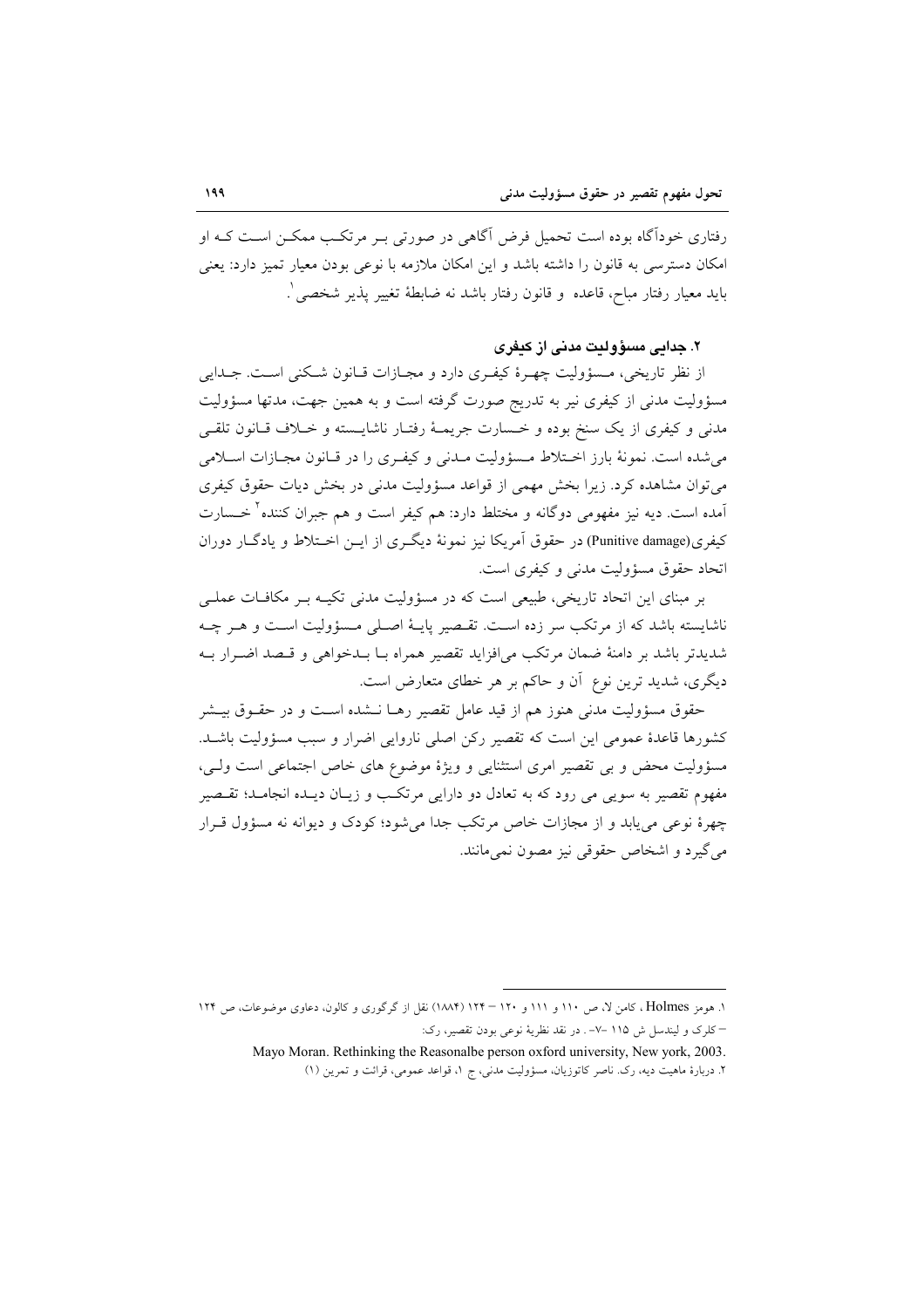#### د. نتىجە

#### ١. عدالت قامل انعطاف

از اّنچه گفته شد این نتیجه به دست اَمد که عدالت به تناسب شرایط زمان و مکـان تغییــر می کند. در جامعهای که در آغاز دوران سرمایه گذاری است، عدالت اقتـضا دارد کـه مـسؤولیت مکافات تقصیر باشد و بر بیگناهی که تنها به فعالیت اقتصادی دست زده و خطری آفریده است تحمیل نشود، چرا که ایجاد چنین خطرهای متعارفی لازمهٔ زندگی اجتماعی است. ولی، همـین که جامعهٔ صنعتی شکل گرفت، شاهین عدالت نیز استقرار خود را از دست داد و معلوم شد ک گاه تکیه بر تقصیر، به مفهوم مرسوم خود، به نتایجی میرسد که فرشتهٔ عـدالت را مـیآزارد. در آغاز، این ظلم در رابطهٔ کارگر و کارفرما احساس شد، سپس به حمل و نقل و رانندگی اتومبیـل نیز سرایت کرد و سرانجام به مسؤولیت محض تولید کننده منتهی شد.

همراه با این تحول، مفهوم تقصیر نیز دگرگون شد. دست کم در پارهای زمینههـا دیگـر سخن از گناه مرتکب نیست؛ زدودن نتیجهٔ نامطلوب هدف اصلی است و عدالت می کوشید تا صدمه به حق حمایت شده را جبـران سـازد. پـس بایـد لطمـه بـه چنـین حقـی تقـصیر محسوب شود، هر چند که آلوده به گناه و شـرارت نیــز نباشــد. در واقــع، گــردش شــاهین عدالت است که، به نیروی تدبیر، مفهوم تقصیر را به دنباب می کشد.

## ۲. پېشتازي غوامل مادي و اقتصادي

نتیجهٔ دیگری از مطالعهٔ مبانی تحول مفهوم تقصیر گرفته میشود، پیشتازی عومال مادی و اقتصادي است؛ عواملي كه عدالت را قابل انعطاف و نسبي مـيكنـد و عوامـل اخلاقـي و .<br>فلسفی را به دنبال خود میکشد: بــه بیــان دیگــر، تغییــر شــرایط زنــدگی اقتــصادی ســبب دگرگونی روابط اجتماعی میشود و این دگرگونی سبب میشود کـه اقتـضای عـدالت نیـز تغییر کند و داوری اخلاق و فلسفه نیز به دنبال آن رنگ دیگری بیابد:

به عنوان مثال، در کارگاههای سنتی، کارگر نقش کارآموز و شاگرد دارد؛ موجودی که خود را آمادهٔ استادی و کارفرمایی آینده میکند. به همین جهت هـم در ایــن دوران زودگــذر جــور استاد را به ز مهر پدر میبیند و راضی است. زیرا، سرمایه و مهارت و صنعت آوردهٔ کارفرما در شرکت است و سهم او در این همکاری بسیار ناچیز جلوه مے کنـد. ولـی، در جامعـهٔ صـنعتی پیشرفته، مهارت و صنعت و زحمت با کارگر است و او است که به هنگام کار صدمه می بیند و به اندک مسامحه در برابر دیگران مسؤولیت پیدا میکند و هیچ امیدی هــم نــدارد کــه در بــازار رقابت فشردهٔ سرمایهداران بتواند به مقام کارفرمایی برسد. در مقابل، سرمایه دار در این معاملـه برندهٔ کامل است: از حاصل زحمت و مهارت کارگر سود می برد و مصون از خطا و مسؤولیت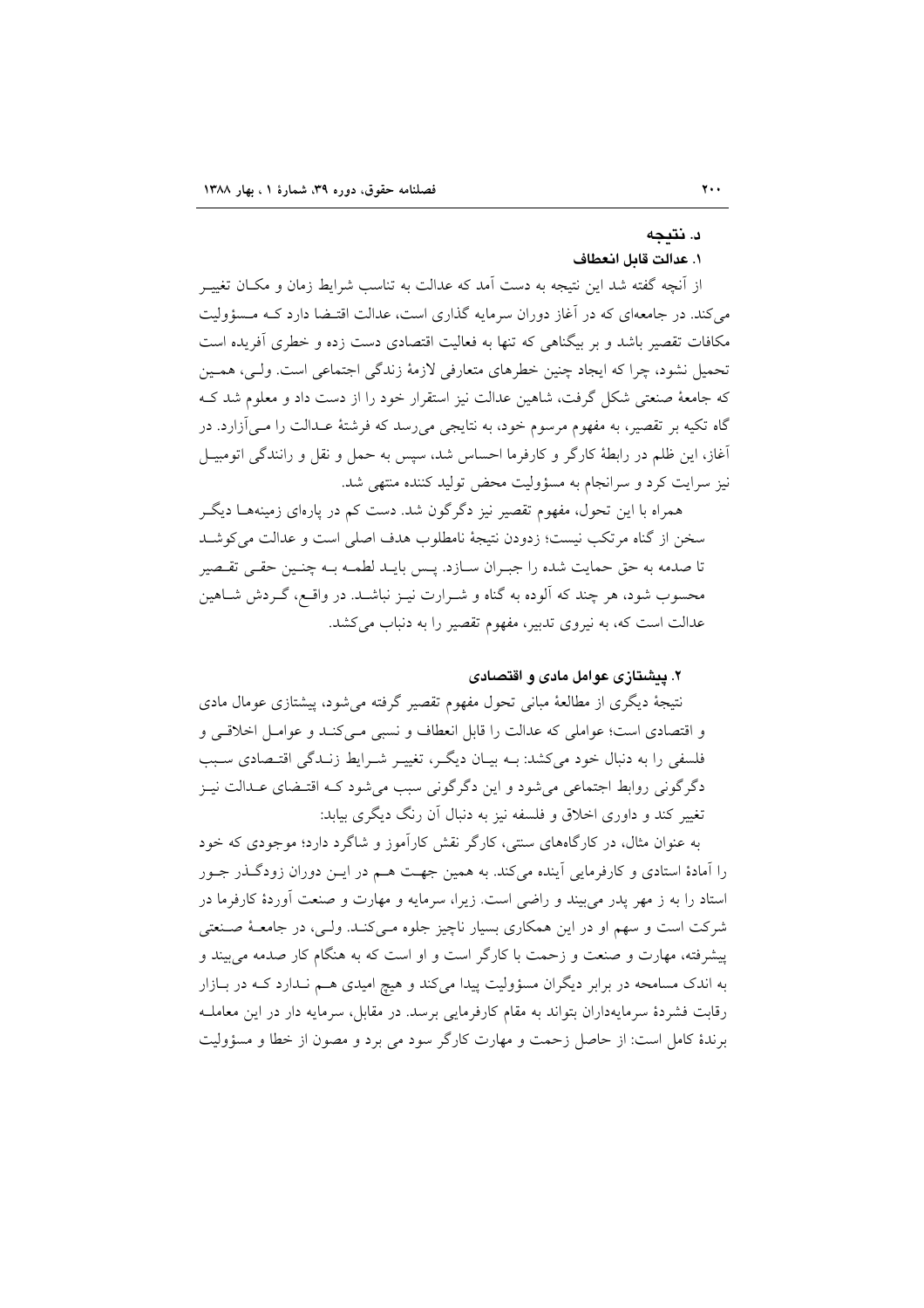می ماند. طبیعی است که در شرایط جدید اقتصادی عدالت همچنان ثابت نماند: اگر در گذشته عالت از شاگرد اطاعت می خواست و استاد را تنها در نتیجهٔ کار قابل سرزنش مسؤول می دید، در شرایط نو تعادل سرمایه و کار را می طلبد و شایسته نمی بینـد کـه کـارگر در معـرض انـواع خطرها قرار گیرد تا سرمایهدار به نوایی برسد و آن گاه که صدمه می بیند خود مسؤول آن باشد. تحول مفهوم تقصیر یکی از ابزارهای جبران این بی عدالتی است.

این نکته را هم باید افزود که ممکن است چند عامل همسو یا متعارض در تحول مفهوم اثر کند یا مانع از تغییر اَن شود و نباید چنین پنداشت کـه عامـل مـؤثر همیـشه بـه اَسـانـی قابـل شناسایی و مجرد است.

## بخش دوم: کاربرد مبانی در تعریف تقصیر تنوع تعاريف تقصير و تقسيم آنها

تنوع تعریفهایی که از تقصیر شده چندان است که می توان گفت، به شمار کتابهای مسؤوليت مدني تعريفهاي گوناگون وجود دارد. با وجود اين، تقسيم و دسـتهبنـدي آنهـا ناممکن نیست: تعریفهای تقصیر را میتوان به سه گروه متمایز تقسیم کرد و ویژگیهای هر گروه را به یک یا چند عامل تحول منسوب کرد. این تقسیم، هر چند کامل و بی نقسص نباشد. باز هم ما را به مسیر کلی تحول راهنمایی می کند و اثر عوامل اقتصادی و فلسفی را در اَن روشن می سازد:

۱. گروه نخست، تعریف هایی که بر مبنای مجازات خطاکار و ارزیابی فعـل وارد كنندهٔ زيان تدوين شده است. ريشهٔ فلسفي مشترک اين گروه، جدايي عـدالت كيفـري از عدالت توزیعی به شیوهٔ ارسطو است. بر پایهٔ این فلسفه، مسؤولیت در گروه عدالت کیفری قرار می گیرد و هدف آن اجبار خطاکار به جبـران خـسارتی اسـت کـه بـه بـار آورده.

۲. گروه دوم، تعریفهایی است که بر مبنای حمایت از حق و توزیع عادلانـهٔ آن انجام شده است: هدف اصلی این است که حق تلف شده در هر حـال جبـران شــود، خواه این تلف عمدی باشد یا ناشی از تقصیر یا فعالیت مباح. مبنای فلسفی این گـروه اجرای عدایت توزیعی به بیان ارسطوست.

۳. گروه سوم، تعریفهای مبتنی بر فایده و ضرر کار انجـام شـده کـه مـصلحت گرایی و تدبیر در آن نقش اساسی دارد در این گروه، تکیه بر نتیجهٔ فعل است و ایجاد ارتباط میان عدالت کیفری و توزیعی. بر هم زدن مرز این دو یکی از پایههـای اصـلی اين گروه است.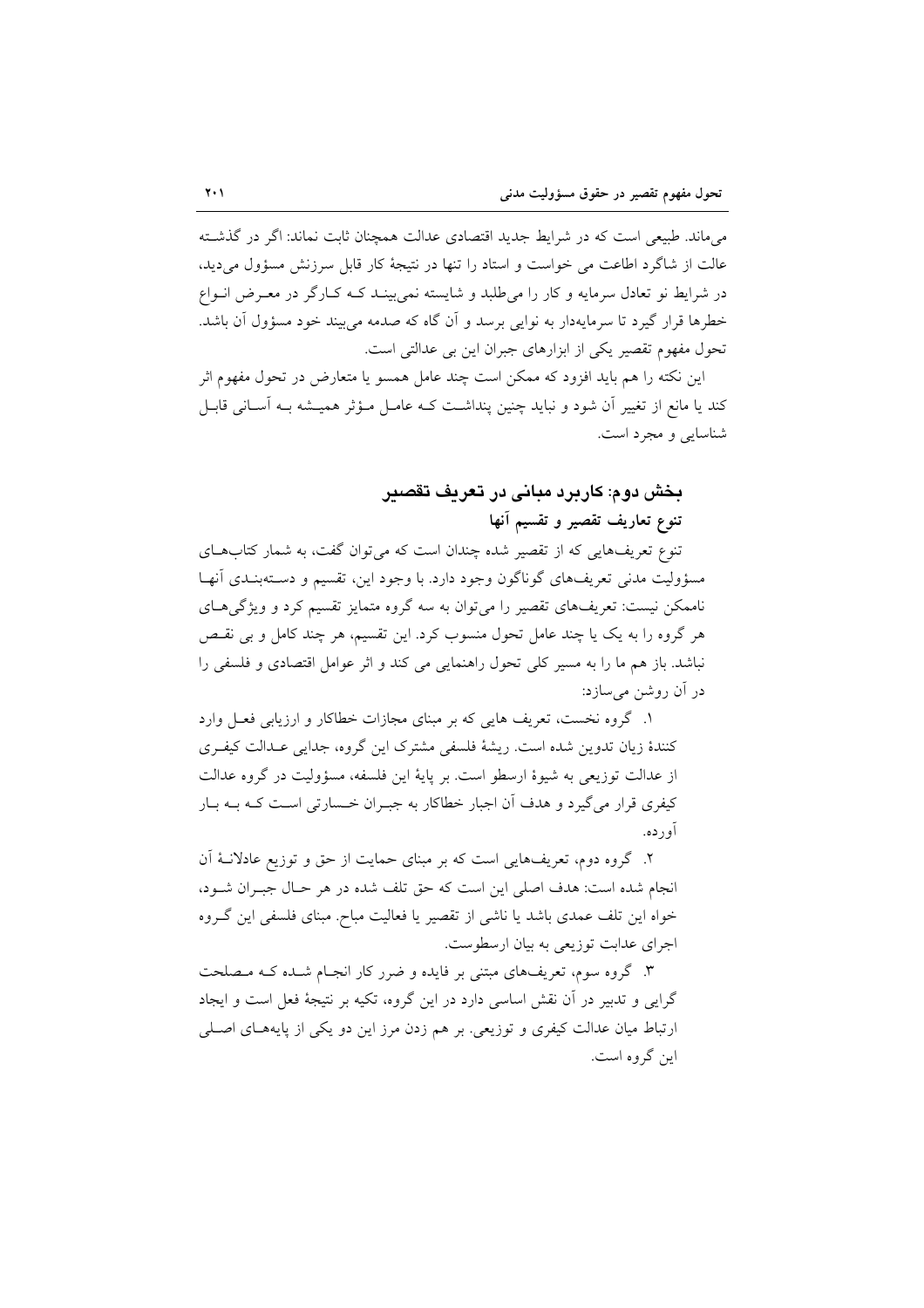## الف. گروه مبتنی بر مجازات خطاکار ۱. قدر مشترک این گروه

آنچه در تعریفهای این گروه مشترک است و باید آن را مبنای همهٔ نظریه ها شمرد، لـزوم «ناصواب» بودن كار ضمان آور است كه در فقه به «عدوان» تعبير مي شود. به همين جهت، همه تعریفها در پاسخ این پرسش است که معیار تمیز خطا از صواب چیست؟

حکمت این مبنای مشترک را، که شایع ترین تعبیر از مفهوم تقصیر است، مـی تـوان چنـین خلاصه کرد که، انسان أزاد و مختار میٍ تواند شیوهٔ رفتار خود را، اَنگونه که میٍپسندد، انتخاب کند و به کاری دست زند که دلخواه او است؛ اصلی که در فقه به «اصل اباحه» شهرت دارد. بـر مبنای این اصل، عامل ورود زیان از آزادی رفتار برخوردار است، مگر این که جهت معقولی آن را منع کند. این جهت معقول را بعضی محدود به قانون می کنند و جمع بیشتری گIم فرات ررا می پسندند و داوری اخلاق و عرف و اقتضای همبستگی و زندگی اجتماعی را برآن می افزایند. ولی، در هر حال، ناصواب بودن رفتار شخص، به عنوان مرز آزادی او، امری استثنایی است کـه بايد تعريف و احراز شود.

از سوی دیگر، کاری ضمان آور است و مسؤولیت ایجاد میکند کـه مبـاح نباشـد و بتـوان قابل مذمت شمرد. پس، اگر به دلیل اباحهٔ کار یا عدم قابلیت فاعل آن نتوان او را ملامت کـرد، مسؤولیتی ایجاد نمیشود هر تعریف که بر این پایه معقول قرار نگیرد، در واقــع مفهــوم واقعــی تقصیر را منحرف میکند و باید از آن پرهیز کرد: به عنوان مثال، نمی توان گفت عهـد شـکنی، قطعنظر از شرايط آن، تقصير است ْ.

### ۲. تعریف مرسوم؛ کار نامشروع و قابل انتساب ٌ

این تعریف نمونهٔ بارز مجازات خطاکار است: کاری ضمان أور است که به حکم قانون یـا دید عرف نامشروع و قابل مذمت باشد. از کار مشروع و مباح مسؤولیت ایجاد نمــیشــود، هــر چند به دیگران زیان برساند؛ تعریفی از تقصیر ک دلخـواه سـرمایه داران اسـت و متناسـب بـا زمانی که سیاست عمومی تشویق سرمایهداران به فعالیتهای صنعتی است. قابلیت انتـساب بـه مرتکب نیز قید دیگری است که حمایت از سرمایه داری را تکمیل میکند: بـدین توضـیح کـه میدانیم سرمایههای فردی کمتر توان تأمین هزینههای سنگین صنایع بزرگ را داشت و ناچـار

١. در اين زمينه، رک. پل اسمن، تعهد و مسؤوليت قراردادي، ش ۶ به بعد: مقاله در مطالعـات تقـديم شـده بـه رپيــر (حقــوق خصوصی فرانسه در نیمهٔ قرن بیستم، ج ۲، ص ۱۰۷ به بعد) –ابری و رو، ج۴ (تعهدات)، حاشـیهٔ بـارتن، ش ۲۶ quarter، ، پاورقی ص ۱۴۷- و در حقوق کامن لا، رک. دیوید اوون (Owen)، مبانی فلسفی تقصیر در حقوق مسؤولیت، مبـانی فلـسفی مسؤوليت مدني، ص ٢٢٨.

۲. دربارهٔ شرح و نقد این تعریف، رک. ناصر کاتوزیان، مسؤولیت مدنی، ج، ۱ قواعد عمومی، ش ۱۶۹.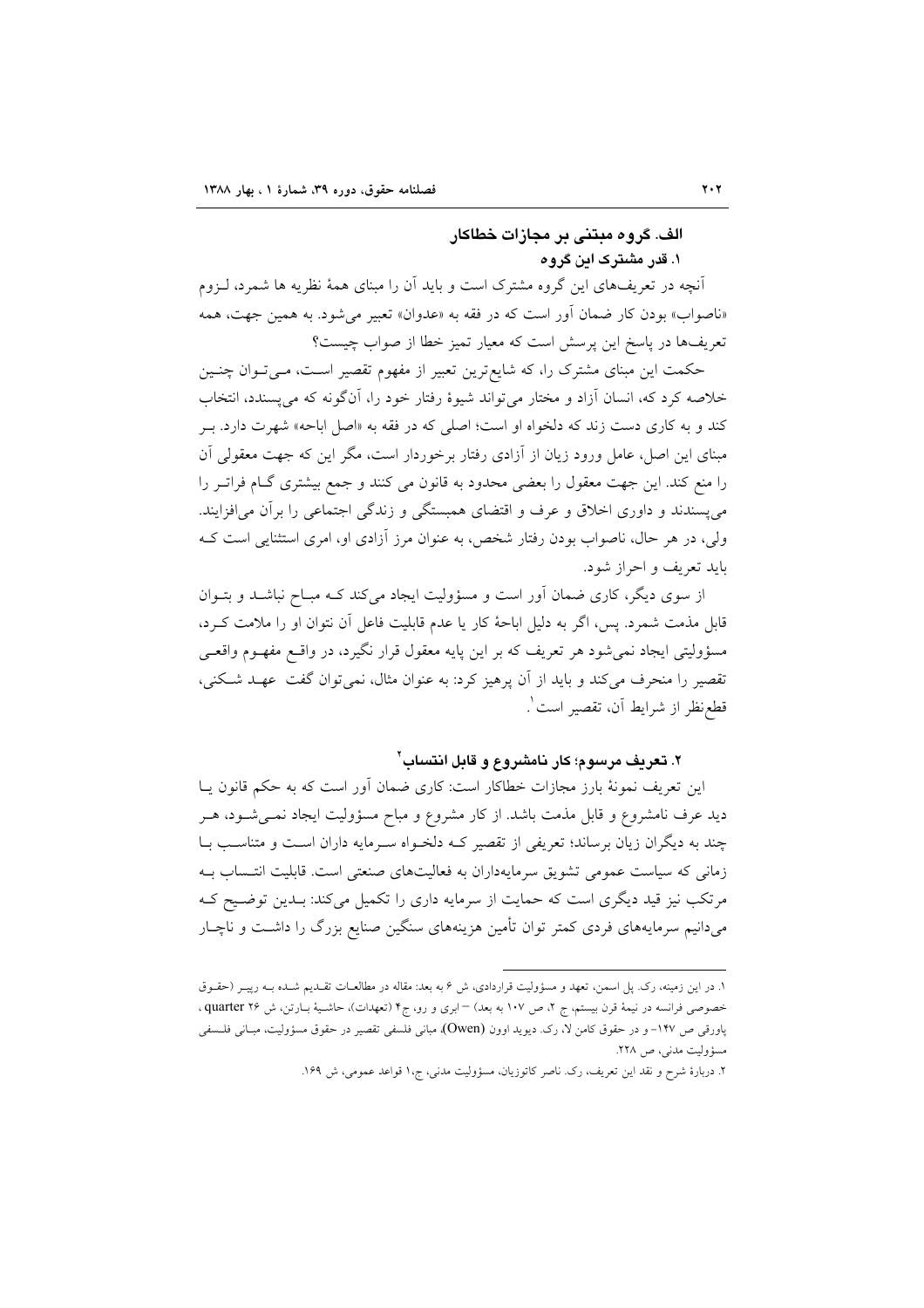بایستی سرمایه های جمعی در قالب شخصیت حقوقی یا به میدان تولید گذارد. این تعریف، در بر داشت سنتی خود، اشخاص حقوقی را از مسؤولیت مصون می داشت، زیرا کـار نامـشروع بـه این موجود مجازی نسبت داده نمی شد و از اوصاف کار آدمیان بود؛ گناهی که از انسان اخلاقی و محتاط سر نمیزند و اخلاق آن را به این دلیل که به اراده و خواست کسی واقع میشود ک قابلیت تمیز نیک و بد را دارد، سرزنش میکند. شخص حقـوقی ارادهای خـاص نـدارد و تنهـا ارادهٔ اشخاص طبیعی کارگزار است.

به همین سیاق کودک و دیوانه نیز، به دلیل نداشتن قـدرت تمیـز و فقـدان اراده، هـیچ کـاه مقصر و ضامن نمی شوند ولی، پس از چندی این مرز مصونیت شکست و معیارها رو به نوعی شدن نهاد: نظریههای نو شخصیت حقوقی را مسؤول خطای کارگزاران شناخت و کـم و بـیش مسؤولیت کودک و دیوانه را، به اعتبار داشتن دارایی و امکان جبـران خـسارت از ایـن محـل، يذيرفت.' به همين جهت،تعريفي كه در أغاز قرن بيستم و حتى تــا نيمــهٔ نخــست أن، تعريفــي شایع بود، امروز مهجور افتاده است و طرفدار مهمی ندارد. در حقوق کنونی، همین انـدازه کـه رابطهٔ علیت میان فعل نامـشروع و ضـرر احـراز شـود، زیـان وارد شـده منـسوب بـه مرتکـب محسوب می شود، هر چند به ارادهٔ آگاه او نباشد و تنها در تقصیر عمـدی اسـت کـه انتـساب اضرار به ارادهٔ او مورد توجه قرار می گیرد. به بیـان دیگـر، مـرز میـان تقـصیر مـدنی و کیفـری آشکارا رسم می شود.

#### ۳. تجاوز از تعهد

تعریف دیگری که، با انتشار کتاب حقوق مدنی پلنیـول، در نیمـهٔ نخـست قــرن بیــستم در فرانسه رونق گرفت و در حقوق انگلیس و آمریکا شهرت یافت و هنوز هـم طرفـداران زیـادی دارد، تعبیر تقصیر به تجاوز از تعهدی است که شخص به عهــده دارد. ایــن تعهــد را کــه نظــم حقوقي تحميل مي كند، به طور معمول «تعهد به مواظبت» مي نامند <sup>1</sup> چهرهٔ نــوعي ايــن تعريــف بیش از تعبیر مرسوم است و شامل نقض تعهدهای قراردادی و حتی تکالیف عمـومی مـردم در برابر یکدیگر نیز می شود.<sup>۳</sup>

١. ريير وبولانژه، ج٢ ، ش ٨٩٩ و ٩٣٩ – ساواتيه نظرية تعهدات، ش ٢٢٣ – مادة ١٢١۶ ق.م. ايران.

- ۲. پلنیول ورپیر و اسمن، ج ۶ ش ۴۷۷ –وینی مـسؤولیت مـدنی، ج ۱، ش ۴۴۴ –در حقـوق انگلـیس: وینفیلـد، مـسؤولیت مدنی، با همکاری جوار ویتز، ص ۴ –کلوک و لیندسل، مسؤولیت مدنی، ص ۱.
- ۳. امانوئل لوی، استاد دانشگاه لیون می کوشد مبنایی برای این تکلیف اجتماعی بیابد، که می توان بر این مبنا تقصیر را فریـب اعتماد مشروع دیگران خلاصه کرد: رک. ناصر کاتوزیان، مسؤولیت مدنی، ج۱ قواعد عمومی، ص ۱۷۲.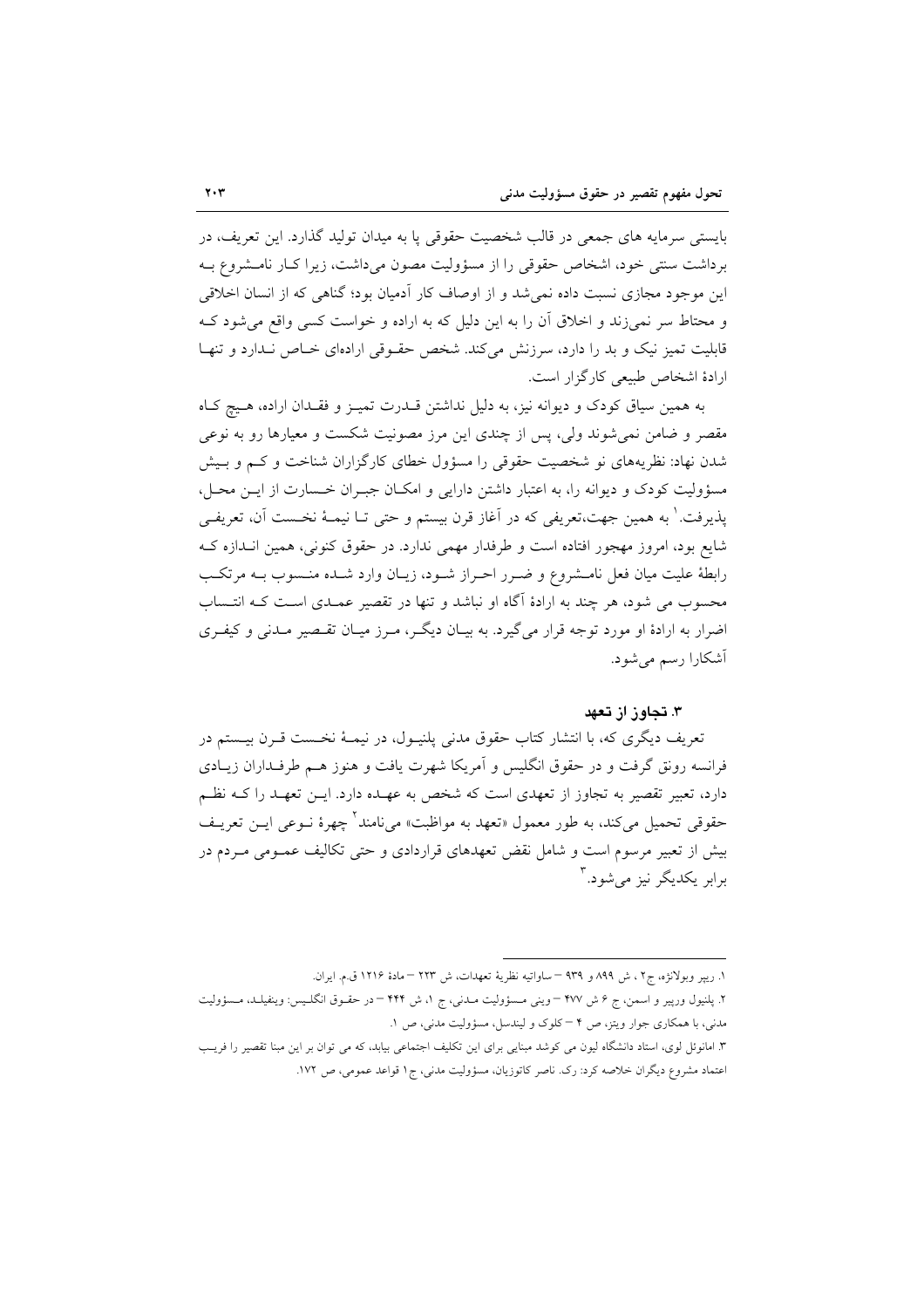پیروان این تعریف به دو گروه اصلی تقسیم می شوند: ۱) گروهی تعهد نقض شده را نسبی و محدود به رابطهٔ خاص متعهد صاحب حق میدانند و از آن نتیجه می گیرند کـه تقـصیر نیـز مفهومی نسبی است ۲) گروهی که اعتقاد دارند تعهد به مواظبت در برابر تمام مردم است و هر کس متعهد است به گونهای رفتار کند که به دیگران صدمه نزند، خواه با او رابطهٔ حقوقی داشته باشند یا بیگانه محسوب شوند.

تقابل این دو گروه در دعوای رهگذر زیان دیده بر بنگاه راه آهن بخوبی ترسیم می شــود. ٰ موضوع از این قرار است که مسافری با چمدانی که در دست داشته مـی دویـده اسـت تـا بـه قطاری که شروع به حرکت کرده بوده سوار شود. کارمند راه آهن بـا خـشونت او را بـه عقـب می راند و در نتیجه چمدان او که حاوی مواد قابل انفجار بوده به زمین می افتد و منفجر می شود و به رهگذري كه در حال عبور بوده است صدمه مي زند. زيـان ديـده بـراي جبـران خـسارت خود به راه آهن رجوع مي كند و به عنوان كارفرماي كارمند مقصر از او خسارت مي خواهد. در این دعوا، دیوان عالی نیویورک مدعی را محکوم میکند، به این اسـتدلال کــه کارمنــد در برابـر مسافر مرتکب تقصیر شده است و زیان دیده باید بر پایهٔ رفتار ناهنجاری که نسبت به شـخص او شده است طرح دعوا كند. برعكس، اقليت دادرسان ادعا مى كنند: «مواظبت و احتياط تكليف هر یک از ما است تا جامعه از خطر غیر ضروری حمایت شود.»<sup>۲</sup>

در حقوق آلمان نیز مفهوم تقصیر نسبی است: بدین تعبیر که تجاوز بـه قاعـدهٔ رفتـاری در برابر کسانی تقـصیر اسـت کـه اَن قاعـده بـرای حمایـت از ایــشان وضـع شــده la reltativité aquilienne ، ولي در فرانسه اين نظر نفوذ قابل ملاحظهاي نداشته است. ٌ

بدین ترتیب گذر از معیار شخصی و روانی «نکوهش پذیر» در تعریـف مرسـوم بــه ســوی «عهد شکنی» و تغییر معیار «قابلیت انتساب» به «عهد شکنی» گامهای مهمـی بـه سـوی نـوعی شدن مفهوم تقصیر است؛ گام هایی که در تاریخ تحول این مفهوم از نظر دور نمی ماند.

گام دیگری که در این تحول نباید نادیده گرفت، مهجور ماندن نظری است کـه تقـصیر را تجاوز از رفتار عادی مرتکب تلقی مـی کـرد و شـاهین تمیـز صـواب از ناصـواب را خــوی و عادات و رفتار شخصی مرتکب قرار می داد. در نتیجه، بـر محتاطـان سـخت مـی گرفـت و بـه لااباليان جايزه مي داد و از نظر اخلاقي نيز قابل توجيه نبود.

٢. همان

۳. وینی، مسؤولیت مدنی، ج ۱، ش ۴۴۱.

۴. در نقد این نظر، رک. ناصر کاتوزیان، مسؤولیت مدنی، ج۱، قواعد عمومی، ش ۱۷۱.

١. دعواي palsgraf v. Long Island Railroad نقل از: پراسروكيتون، مسؤوليت مدني، چ ۵، ص ٢٨۴ به بعد. همچنين، رک. ناصر کاتوزیان، مسؤولیت مدنی، ج ۱، قواعد عمومی، ش ۱۴۰.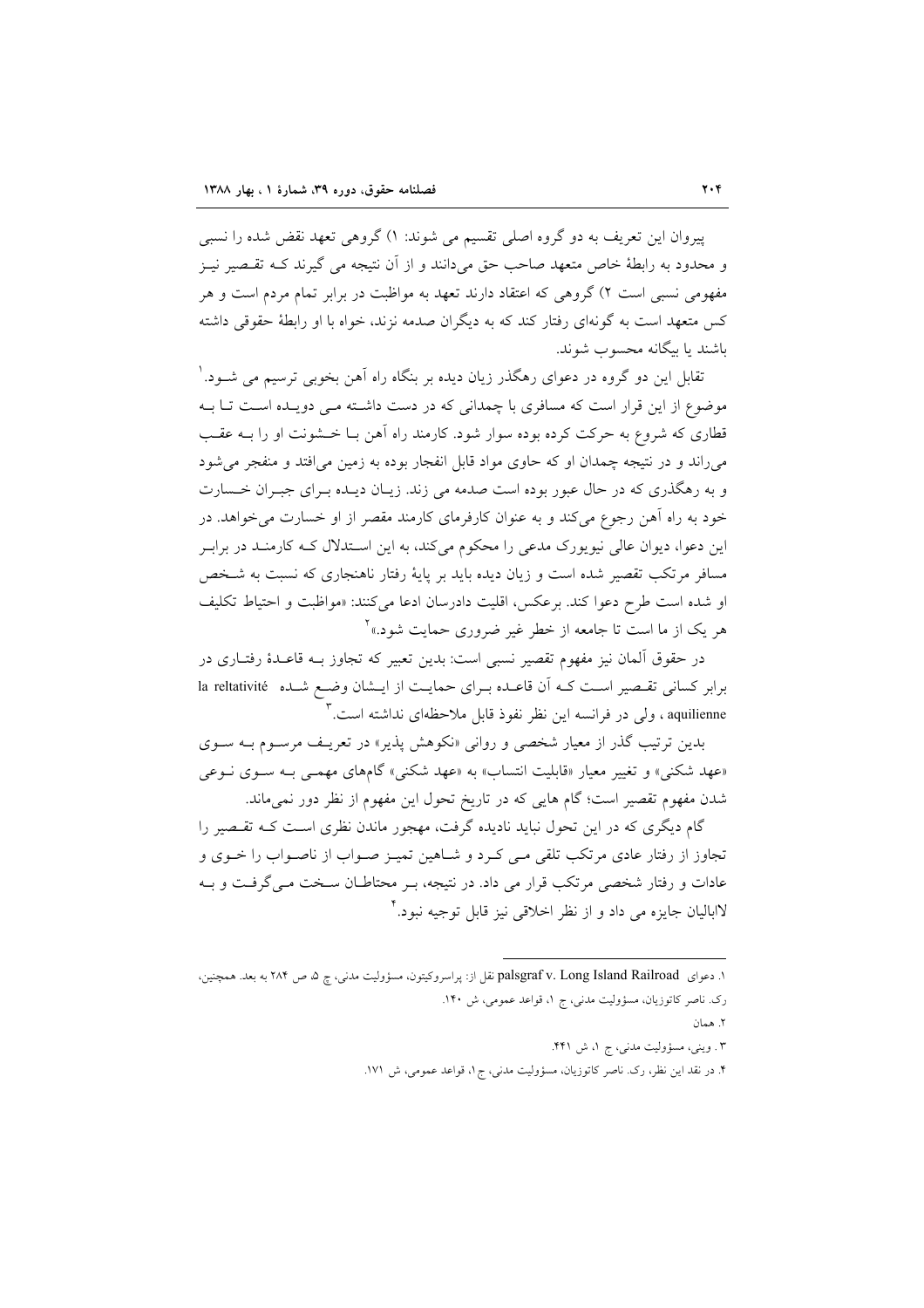#### ۴. تجاوز از رفتار متعارف یا هنجارهای اجتماعی

در این تعریف، که از جمع مواد ۹۵۱ تا ۹۵۳ ق.م. نیز استنباط می شود، معیار تمیز تقسصیر، رفتار انسانی معقول و متعارف در شرایط وقوع حادثه است: به بیان دیگر، تقصیر چهـرهٔ نــوعی دارد و ویژگی های مرتکب در آن به حساب نمی آید. رفتـار معقـول و متعـارف قـانون زنــدگی اجتماعی است و هر کس به آن تجاوز کند تقصیر کرده است، خواه رفتار او از نظر اخلاقی نیز قابل نکوهش و ناپسند باشد یا مذمتی به بار نیاورد. آنچه مهم است رفتـار و آثـار اجتمـاعی آن است نه ارزیابی فعل مرتکب ٰ منتها، در دو مورد این معیار نوعی تعدیل می شود و شرایط ویژهٔ مرتکب نیز در آن مؤثر است:

۱. در مورد تقصیرهای شغلی، که خطا و صواب به تناسب حرفهٔ مرتکب و اقتـضای شـغل او تعیین می شود: به عنوان مثال، برای تمیز خطای پزشکی، رفتار پزشک متعارف معتبر است نه رفتار انسانی مجرد، یا برای تمیز خطای وکیل مدافع، رفتار وکیلی متعارف را در نظر می گیرنــد و اقتضای رفتار پزشکی و وکالت را از شرایط حادثه می دانند.

۲. این اختلاف وجود دارد که آیا سن و سلامت اعضای بدن مرتکب نیـز بایـد از شـرایط حادثه و مؤثر در ارزیابی فعل مرتکب باشد یا در زمرهٔ ویژگیهای شخصی؟ آیا رفتـار نابینـایی که در حال گذر از خیابان است با رفتار نابینای متعارف مقایسه می شـود یـا بـا رفتـار انـسانی متعارف و بینایی و نابینایی آن را مقید نمی سازد؟

در واقع، ريشة اختلاف در تعارض دو هدف «نوعي شدن مفهوم تقصير» و «اخلاقـي شــدن تقصیر» است. زیـرا، از نـوع اخلاقـی و حمایـت از معلـولان ایجـاب مـیکنـد کـه شـرایط و قابلیتهای جسمی أنان در ارزیابی رفتارشان مـؤثر باشــد و منـصفانه و معقــول نیــست کــه از نابینایی انتظار داشته باشیم که به چالهای که در راه او ایجاد شده است، هماننـد بینایـان توجـه كند.

همین اختلاف در مورد کودک و دیوانه نیز وجود دارد و تعارض برداشتهای اخلاقی و اقتصادی سبب شده است که نویسندگان و قانونگذاران به اتفاق نرسند. آنان نیـز کـه کـودک و دیوانه را مسؤول میبینند، در مورد خسارت معنوی و شدت و ضعف تقصیر به هنگــام تقــسیم مسؤوليت، بين اين گروه و بالغان و عاقلان تفاوت گذارند يـا مـسؤوليت محـافظ و سريرسـت محجوران را مقدم بر ضمان شخصی آنان کنند؛ چنان که در قـانون مـسؤولیت مـدنی ۱۳۳۹ از این شیوه پیروی شده است.

پارهای از نویسندگان این گروه، به جای تجاوز از «رفتار انسان متعارف»، تکیه را بر رفتاری نهادهاند که خطر صدمهٔ قابل پیش بینی به دیگران را ایجاد می کند یا خودداری از پرهیـز چنـین

١. همان، ش ١٧۴.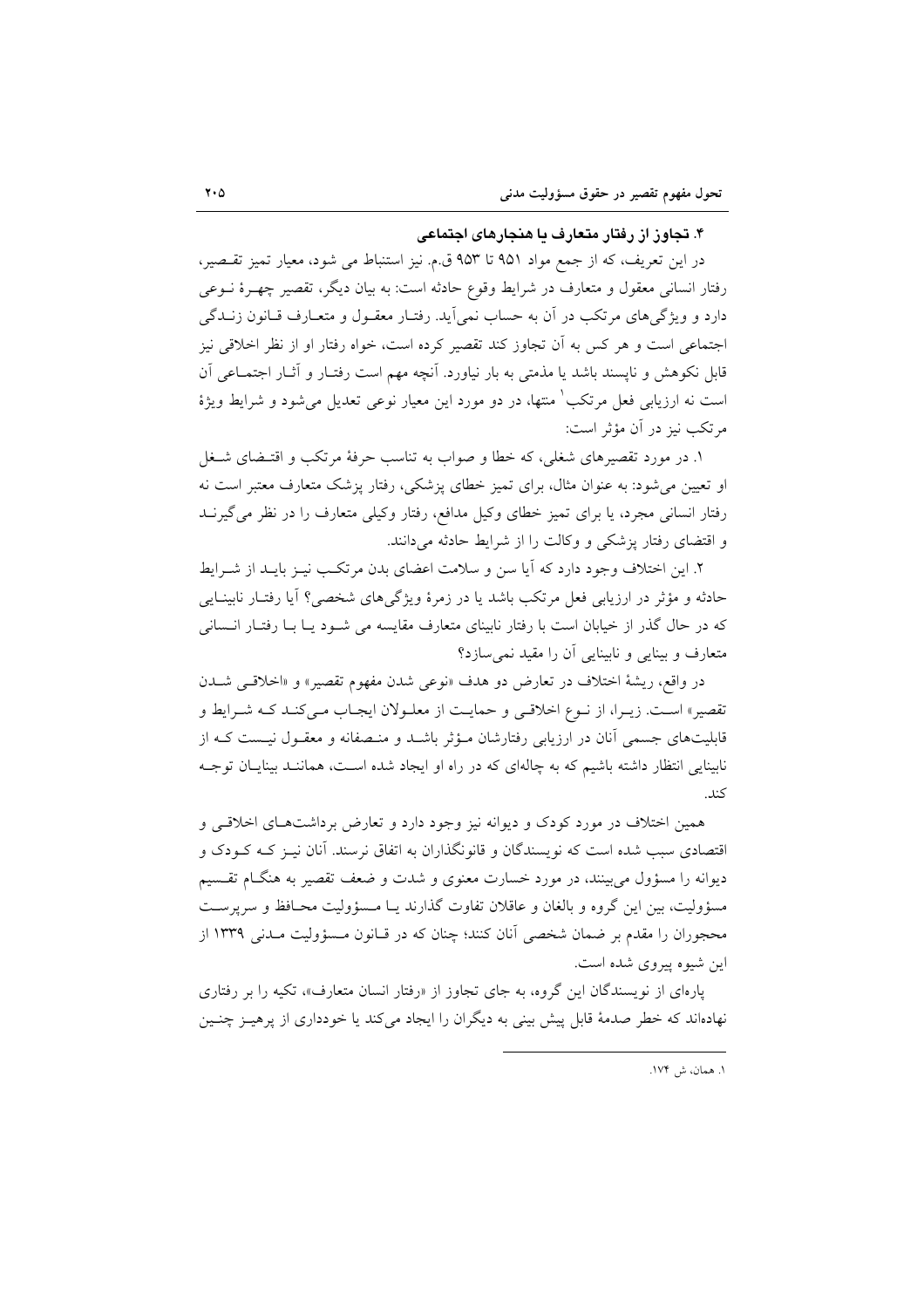رفتاري است.' اين تعريف گامي است براي شناخت بيشتر تقصير و رابطـهٔ اَن بــا ايجــاد خطـر برای دیگران، زیرا نشان می دهد که مینای اصلی مسؤولت ناشبی از رفتیار خطبری است کیه برای دیگران به گونه ای نامتعارف ایجاد می شود، و رفتاری که خطری را سبب نمی شود، نبایــد تقصیر نامید، هر چند که با رفتار انسان متعارف در شرایط حادثه مخالف باشـد. عامـل دیگـری که به روشن کردن مفهوم تقصیر کمک میکند، تکیه بر قابلیت پیش بینی خطر نامتعارف است: انسان وظیفه دارد از کاری که احتمال دارد به صدمهای منتهی شود پرهیز کند، ولی این تکلیف محدود به امکان پیش بینی چنین خطری است، وگرنه، چگونه می شود رفتاری مبـاح را کــه در ديد عرف خطري ايجاد نمي كند «تقصير» ناميد.

## ۵. نتايج پذيرش مسؤوليت به عنوان مجازات مرتكب تقصير

اگر پذیرفته شود که مسؤولیت مکافـات تقـصیر اسـت، نتـایج عملـی مهمـی از آن گرفتـه می شود که در قوانین و تصمیم قضایی چشمگیر است.

از جملهٔ این نتایج می توان به چند قاعده اشاره کرد:

١. اگر مسؤوليت مكافات تقصير باشد، بايد هر چه تقصير سنگينتـر باشـد مـسؤوليت نيـز فزوني يابد: تقسيم تقصير به سنگين و سبک و عمد و تقصير قابـل اغمــاض و اغمــاضiايــذير ریشه در همین مبنا دارد و آثاری از نظر احکام بر آن بار می شود؛ چنــان کــه تقــصیر عمــدی را نمي توان با شرط عدم مسؤوليت بي اثر ساخت يا نتيجهٔ آن را بر عهدهٔ بيمه گر نهاد.

۲. در فرضی که رفتار چند تـن سـبب وقـوع خـسارتی شـود، در صـورتی کـه مـسؤوليت مکافات تقصیر باشد، مسؤولیت به نسبت درجهٔ تقصیر تقسیم می شـود و، بــه همـین دلیـل، در حقوق بسیاری از کشورها نظام مقایسهٔ خطاها در اینگونه موارد اجرا می شود و در آیـین نامـهٔ قانون بیمهٔ اجباری وسایل نقلیهٔ موتوری زمینی نیز مبنای تقسیم مسؤولیت قـرار گرفتــه اســت. ولی، آنان که تقصیر را به عنوان جرم مبنای مسؤولیت نمـی نگرنــد، در تقـسیم مـسوؤلیت بـه تساوی اسیاب یا درجهٔ تأثیر آن در ایجاد خسارت تمایل دارند.

۳. در صورتی که مسؤولیت مجازات تقصیر باشد، اضطرار باید مـسؤولیت را از بـین ببـرد، چرا که اخلاق مضطر را گناهکار نمی بیند. ولی، هـر گـاه تقـصیر مفهـوم اجتمـاعی و حمـایتی داشته باشد، اضطرار در مسؤوليت اثر ندارد.

٤. پیش بینی تقصیر قابل اغمیاض در قیانون مسئوولیت میدنی ۱۳۳۹ و اختیبار دادرس در كاهش دادن ميزان خسارت نيز بر پاية مفهوم تقصير به عنوان جرم مدنى است.

<sup>1. &</sup>quot;Negligence is conduct that creates or fails to avoid unreasonable rvisks of foreseeable harm to others: Dan B Dobbs. The Law of Torts, Hornbook series, west group, 2000 - Henry Terry, Negligence, 29 Harvard L. Rev 40 (1915).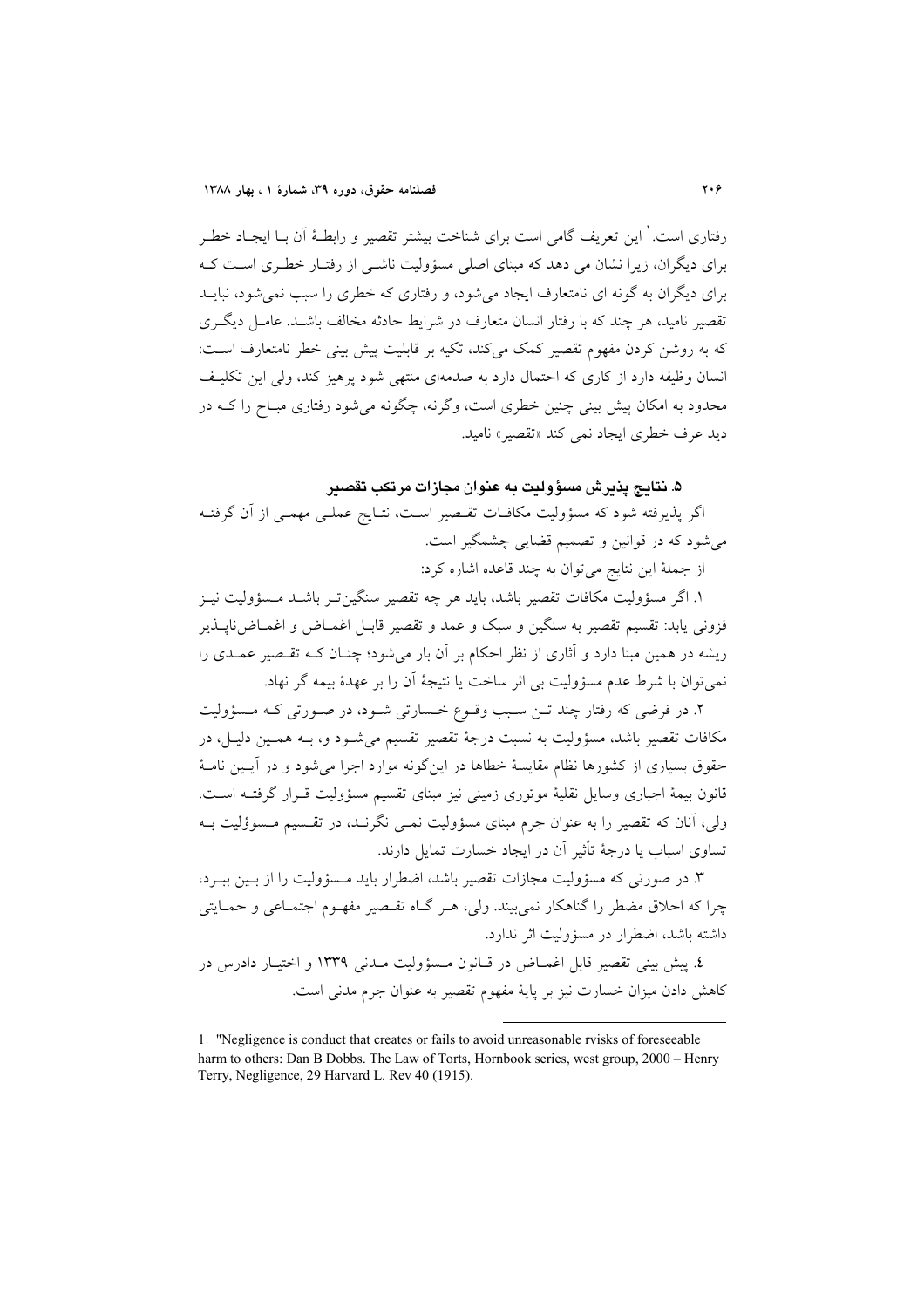## ب. گروه مبتنی بر حمایت از حق ۰. تاریخ ایجاد و تحول این گروه

در این گروه از تعریفها، به جای تکیه بر ناصوابی رفتـار مقـصر و مکافـات بــدخواهی و بی مبالاتی او، سخن از حمایت از حق پایمال شده و تقابل و مقایسهٔ آن با حــق اَزادی مرتکـب است. در واقع این چهرهٔ تقصیر و مسؤولیت ناشی از آن به اجـرای عـدالت تـوزیعی بیــشتر از عدالت کیفری مربوط می شود و مرز سنتی این دو عدالت را در هم می ریزد.

در فرانسه، هر چند نظريه «تضمين حق» بـه اسـتارك منـسوب مـيشـود، بايـد حـق را بـه ژوسران، استاد دانشگاه لیون داد. او در کتاب «درس حقوق مدنی موضوعه فرانسه» ضمن انتقاد از تعریفی که پلنیول از تقصیر کرده است، پیشنهاد می کند در تعریف تقصیر گفته شود: «تقصیر عبارت است از ضرر زدن به دیگری، بدون این که مرتکب بتواند حقی معادل یا برتر از آن را در عملی ک مرتکب شده است برای خود ثابت کند» ْ. پس از او، استارک، با تفضیل بیشتر بــه نقــد نظریــه هــای یش از خود برداخت و صدمه به حق حمایت شده را کافی برای تعبین ضـمانت اجـرای آن، یعنی مسؤولیت مدنی شمرد. نظر استارک به انکـار عامـل تقـصیر در ایجـاد مـسؤولیت منتهـی می شود و او نیز چنین می(ندیشد.<sup>۲</sup> ولی، به تعبیر دیگر، می توان گفت در این نظریه «صدمه بـه حق حمایت شده» تقصیر و ضمانآور است، منتها در ارزیابی فعل مرتکب تکیه بر نتیجـهٔ فعـل است نه چگونگی اجرای آن.

در فقه نیز از مفاد قاعدهٔ لاضرر همین استفاده میشود، چرا که تلف حق مبنای ضرر را نفی می کند و به نتیجهٔ فعل می پردازد؛ چنان که در اتلاف آنچه اهمیت دارد احـراز رابطـهٔ سـببیت میان کار مرتکب و تلف حق است. منتها با نگاه دیگر، می توان گفت اتلاف مال یا حق دیگر ی تقصير است.

جالب این که در حقوق کامن لا و انگلیس بعد از سال ۱۸۵۰ نیز تمایز اتلاف و تسبیب بـه گونهای دیگر دیده میشود: بدین معنی که، ضـرر مـستقیم ناشـی از تجـاوز بـه ملـک دیگـری موجب مسؤوليت مي شود و، همانند اتـلاف، تقـصير در آن شـرط نيـست و از خـسارت غيـر مستقیم (تسبیب) جدا می شود که تقصیر در آن دخالت دارد<sup>۳</sup>

١. ژوسران درس حقوق مدنی موضوعه فرانسه، ج ٢ ، ش ۴۲۲ و ۴۲۶ .

۲. بوریس استارک، حقوق مدنی، تعهدات، ش ۵۸ به بعد.

۳. دابز (Dobbs)، حقوق مسؤوليت مدنى (Law of Torts)، ص ۲۶۳ ش ۱۱۲.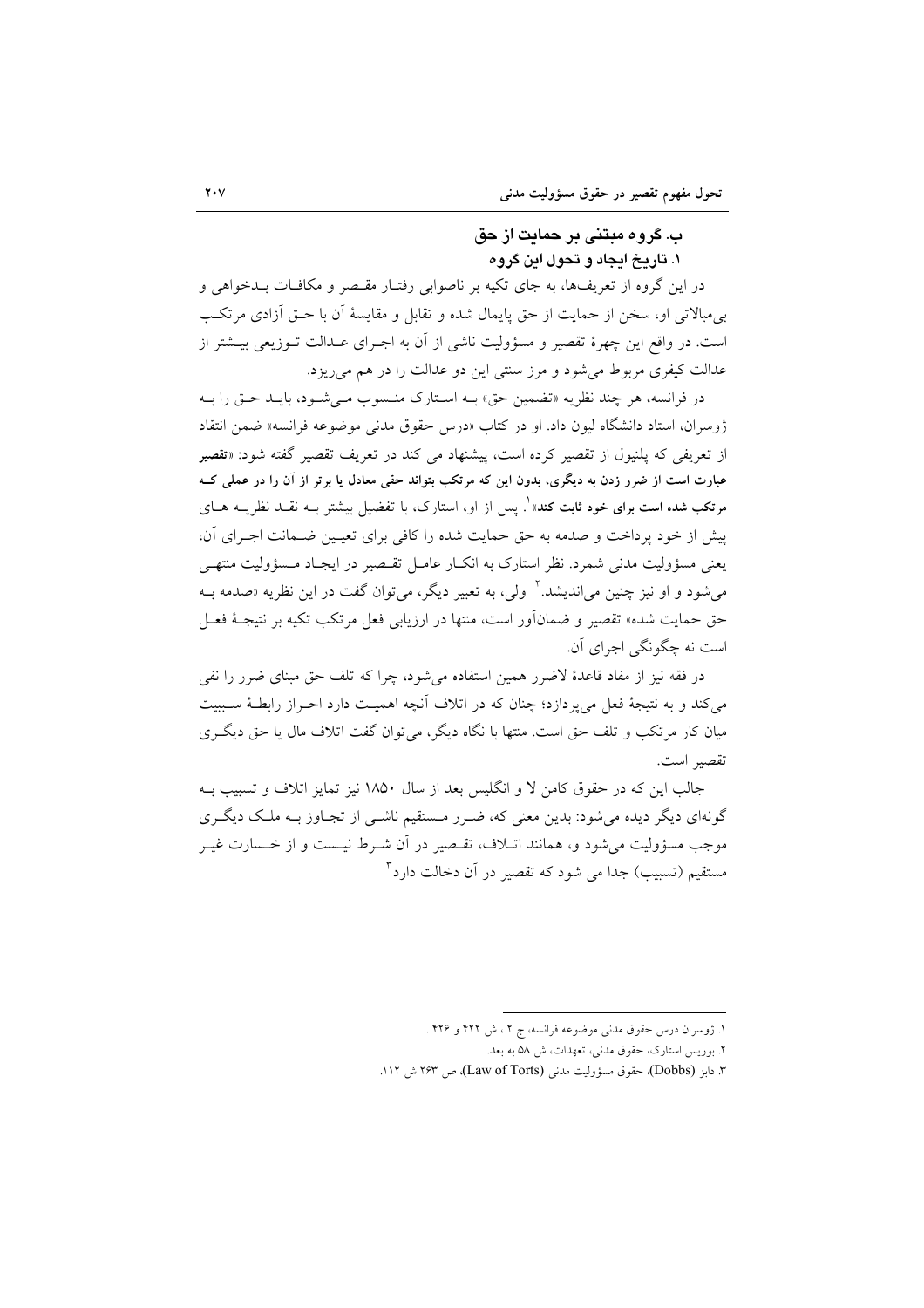در حقوق آمريكا هم، تعريفي كه پراسر و كيتون مي كنند، بر پايـهٔ حمايـت از حـق اسـتوار است. در این تعریف آمده است: «تقصیر تجاوز از رفتاری است که حقبوق بـه عنبوان حــداقل حمات از دیگران در برابر خطر نامتعارف لازم می بیند»<sup>۱</sup>

در این تعریف، مبنای مسؤولیت مدنی حمایـت از حقـوق اشـخاص در زنـدگی اجتمـاعی است. طبیعی است که برای اعمال این حمایت، قانون نمونهای از رفتار معقول و متناسب بــا آن زندگی را تعیین کند و از همگان بخواهد که بر طبق آن نمونه رفتار کنند و هر که را از آن مـرز تجاوز كند خطاكار شمرد. ولي، آنچه در اين ميان اهميت دارد، چهـرۀ حمـايتي قواعـد از حـق است. پس، هیچ منعی وجود ندارد که قانون کاری را ضمان آور و تقصیر شمرد که اخلاق گناه نمي،داند. هدف مجازات خطاكار نيست. تأمين همزيستي در اجتماع و حمايت از ديگران است. در نتیجه، میتوان کاری را ضمان آور شمرد که از نظر اخلاقی و روانی قابل انتساب به شخص نیست: مانند صدمهای که کودک یا دیوانه به دیگران می زند. ۲

### ٢. حمايت از حقوق مصر ف كننده

در زمینهٔ مسؤولیت ناشی از عیب تولید حمایت از حق مصرف کننده چهرهٔ ویژهای یافتـه و مرکز همه پژوهشها قرار گرفته است. در بسیاری از کشورها قوانینی بـه همـین نـام تـصویب شده و قواعد سنتی مسؤولیت را تغییر داده است. اصطلاح مسؤولیت محـض و پـرورده شــدن موارد اجرای آن بیشتر مدیون رابطهٔ تولید کننده و مصرف کننده است؛ چنـدان کـه مـسؤولیت ناشی از عیب تولید در حال تبدیل شدن به یویا ترین شعبهٔ مسؤولیت مدنی است؛ شعبهای ک به نظر گروهی در برابر قواعد عمومی مسؤولیت استقلال یافته و باید درسی ویژه باشد. ۳

حمایت از حقوق مصرف کننده با مسؤول شناختن فروشندهٔ کالای معیب در برابر خریــدار آن آغاز شد. سپس این تضمین خریداران بعدی را فرا گرفت، با این تعبیر کـه تولیـد و عرضـهٔ کالا حاوی شرط تضمین سلامت آن در برابر همه مصرف کننده است، خـواه طـرف مـستقبم قرارداد با توليد كننده باشد يا كالا را از خريداران واسطه به دست آورده باشــد. بــدين ترتيــب، تقصير در اين رابطه نيز به مفهوم نقص عهد است؛ عهدي كه عرضه كنندهٔ كالا بــا هــر مــصرف کننده بسته است و باید یای بند به آن باشد. منتها، پس از چندی این تـضمین عـام نیـز نــاقص جلوه کرد، چرا که شامل کسانی که خریدار مستقیم یا با واسطه کالا نبودند و بر سـر راه حادثـهٔ

٢. ناصر كاتوزيان، مسؤوليت مدني، ج ١، قواعد عمومي، ش ١٧۶. ۳. ناصر کاتوزیان، مسؤولیت ناشی از عیب تولید. مطالعهٔ انتقادی و تطبیقی در تعادل حقـوق تولیـد کننـده و مـصرف کننـده، چاپ دوم، دانشگاه تهران.

<sup>1. &</sup>quot;Negligence, it must be repeated, is conduct wich falls below the standasd stablished by law for the protection of others against unreasonable risk: Prosser and Keeton. Law of Terts. No. 43.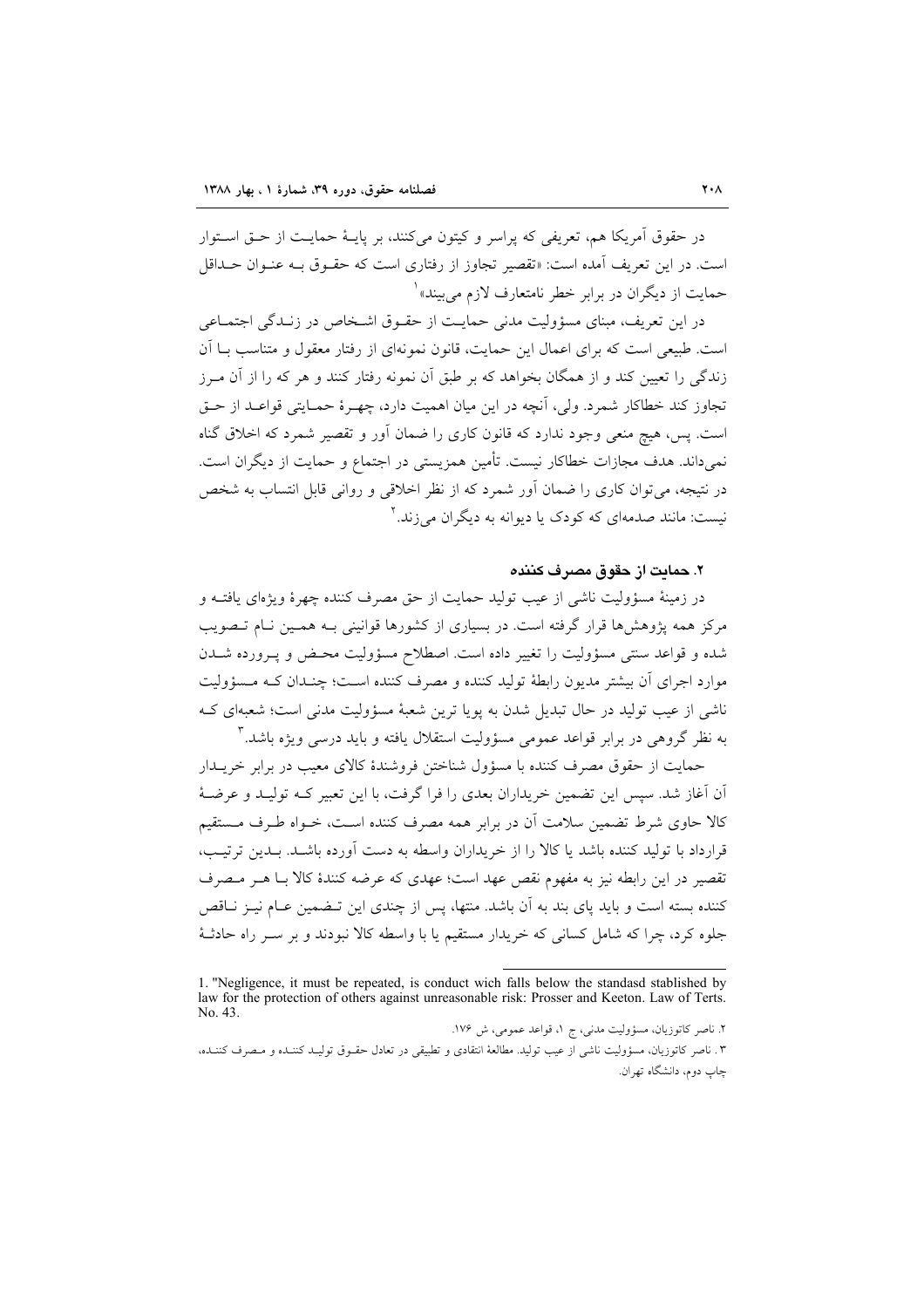زيانبار قرار مي گرفتند نمي شد. وانگهي، چون تعهد توليد كننده ريشهٔ قراردادي يافته بود، امكان داشت به وسیلهٔ قرارداد مخالف خنثی شود و شرط عدم مسؤولیت بنیان آن را بر هم زند. ٰ

برای پرهیز از این عیوب نگران کننده، به پایمردی دادگاهها یا تـدبیر قـانونگـذاران، تولیـد کننده به حکم قانون به قهر مسؤول خسارتی قرار گرفت که، به دلیل عیب کالای عرضــه شــده به بازار به مصرف کننده و یا دیگران وارد می شد، مـسؤولیتی کـه قـرارداد مخـالف نیــز بــه آن کارگر نمی!فتاد و ریشه قهری و قانونی داشت. این مسؤولیت را، به ایــن اعتبــار کــه منــوط بــه اثبات تقصیر تولید کننده نیست «مسؤولیت محض» کانامیدند و بدین مناسبت کــه در برابـر هــر زيان ديده ايجاد مي شود. «مسؤوليت مستقيم» گفتند.

با وجود اين، نبايد مسؤوليت محض يا مستقيم را با «مسؤوليت بدون تقصير» اشتباه كرد: در مسؤوليت محض نيز، برخلاف نظر مشهور، جرم تقصير وجود دارد و مظهر أن عيبي است قابل احتراز که باید وجود ارتباط آن با زیان وارد شده احراز شود. منتهـا، ایــن تقـصیر، کــه بــه اجمال میدانیم در چرخهٔ تولید صورت گرفته است، به شخص معینی نسبت داده نمی شـود و در بوتهٔ اجمال میماند و به همین اعتبار باید آن را «تقصیر سازمانی» گفت و پایهٔ آن حمایت از مصرف كننده است.

مسؤولیت محض با آنچه مسؤولیت مطلق هم گفتـه مـیشـود تفـاوت دارد. در مـسؤولیت محض، وجود قوهٔ قاهره رابطهٔ میان عیب و فعل مرتکب را با ضرر قطع می کند و مـسؤولیت را از بين ميبرد. ولي، مسؤوليت مطلق، همانند ضمان غاصب نسبت به تلف مال مغصوب، در هر حال باقي است و قوهٔ قاهره نيز در آن اثر ندارد.

باید افزود که اندیشمندان به این نتیجه رسیدهاند کـه حمایـت از مـصرف کننـده نبایـد بـه مسؤولیت بی رویه و افراط آمیز تولید کننده منتهی شود. زیرا، اگر بر سرمایهدار سخت گرفتـه شود، دست از تولید می کشد و عرضهٔ کالا را کاهش میدهد؛ تعادل میان عرضه و تقاضا بر هـم می خورد و بر بهای آنچه در بازار داد و ستد باقی میماند افزوده می شود؛ نتیجهای کـه درسـت مخالف هدف حمایت از حقوق مصرف کننده است. پس، درایت در این است کـه، بـه جـای حمايت از حقوق مصرف كننده، تعادل اين حقوق با منافغ توليد كننده هدف قرار گيرد.

#### ٣. تزاحم حق «ايمن ماندن» و «فعاليت كردن»

در مفهومی از تقصیر که بر پایهٔ حمایت از حق شکل می گیرد، مهمترین مسأله رفع تــزاحم میان حق کسی است که به فعالیت منتهی به ضرر دست زده است و حـق قربـانی ایـن فعالیـت

١. برای دیدن تاریخ این تحول، رک. ناصر کاتوزیان، مسؤولیت ناشی از عیب تولید، ش ٧ به بعد.

<sup>2.</sup> strict Liability

<sup>3.</sup> La responsabilité directe.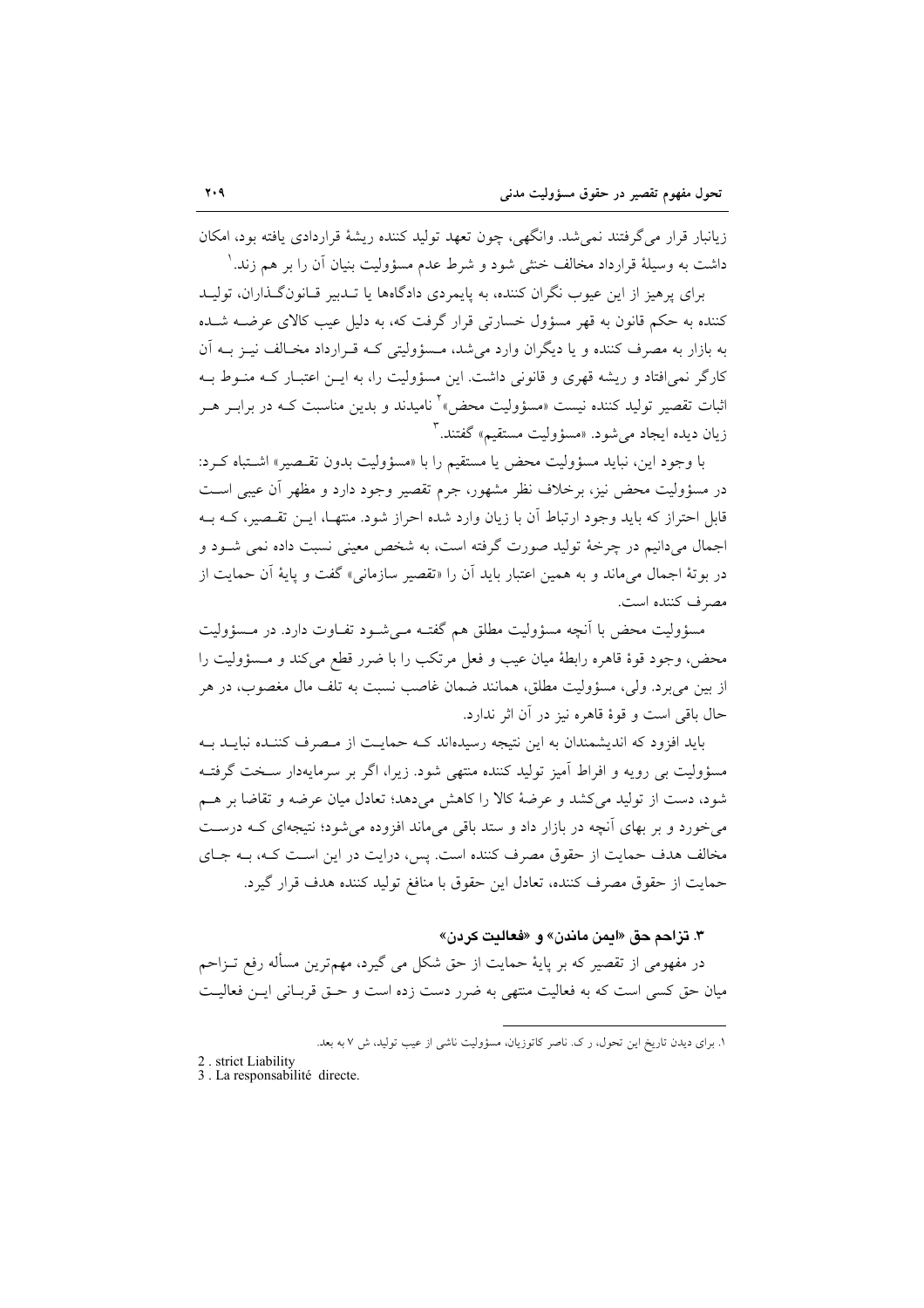است. زیرا، گاه شخص به مقتضای حق خود رفتار میکند، وای در راه اجـرای آن بــه دیگــری صدمه می;زند و این پرسش را مطرح میسازد که کدامیت حق مقدم است؛ آن که به فعلی مباح دست زده یا آن که قربانی این فعل قرار گرفته است؟

اشکال اصلی در این است که هر دو بی گناهند و داوری، هر چه باشد، به زیان یکی از ایــن دو بی گناه است. به همین دلیل، گروهی جانب بی گنـاه نخـستین را مـی گیرنـد کـه بـه کـاری مشروع ولي زيانبار پرداخته است: ريپر، برجسته ترين چهـرهٔ طرفـدار تقـصير بـر مبنـاي كيفـر گناهکار، در این باره پاسخ میدهد: «محکوم ساختن کسی که خطا مرتکب نشده است محکوم ساختن بي گناه است» و استارک، که بر حق قرباني نيز نظر دارد، در نقد ايـن گفتـه مـي نويـسد: «قربانی حادثه نیز بیگناه است و آیا محروم ساختن او از جبران خسارت محکـوم کــردن بی **گناه نیست؟**» ْ. در واقع، او با این نقد خود را در دام فلسفی ترجیح حق یکی از دو بـی گنــاه نهاده است، در حالي كه ريير از اين دام گريخته و، با ممنوع ساختن محكوميت بي گناه، تـزاحم را از بین بر ده است.

استارک، در مقام رفع تزاحم، ناچار شده است که به ارزیابی کار انجام شده و حق مبنای آن بیردازد: به این بیان که هر گاه زیان بـه دیگـری لازمـهٔ اجـرای حـق باشـد، بـر صـاحب حـق نمي توان خرده گرفت و او را مسؤول شمرد. زيـرا، قـانوني كـه حـق را شـناخته و قابـل اجـرا شمرده به اباحهٔ لوازم آن نیز نظر داشته است: به عنوان مثال، اگر به شما اجازه مـی دهــد کــه در مسابقهٔ ورودی دانشگاه شرکت کنید، این اجازه به معنی اباحهٔ اقدام به ضرر شرکت کننده است که از ورود به دانشگاه محروم میشود. ولی اجرای حقوقی که ملازمه با زیـان دیگـران نــدارد، محل اصلی تزاحم است و استارک جمع میـان دو حـق را در ایـن مـی بینـد کـه صـاحب حـق می تواند آن را اجرا کند، ولی اگر در جریان اجرای چنین حقی به دیگری صدمه بزنـد مـسؤول است: به عنوان مثال، داشتن حق رانندگی حاوی اجازهٔ اَدم کشی و ایراد جرح و ضرب نیست. یس، اگر رانندهای به هنگام راندن به دیگری صدمه زند مسؤول است. با این ترتیب، استارک نيز ناچار مي شود به تميز خطا و صواب بيردازد و برخلاف ادعا و هدف خود به مفهوم تقـصير روی آورده است.<sup>۲</sup>

۱. بوریس استارک (Boris starck)، حقوق مدنی، تعهدات، ش ۵۸ به بعد.

۲ ـ در نوشتههای فقیهان نیز چنین تحلیلی از لوازم اختیار و اباحهٔ کار زیانبار دیده می شود: شیخ محمد حسین کاشف العظـاء تحريرالمجله ج ٣، ص ٢٩ – و براي ديدن موضوع و نحـوهٔ اسـتدلال، رک. ناصـر کاتوزيـان، مـسؤوليت مـدني، ج ١، قواعـد عمومی ص ۱۹۷.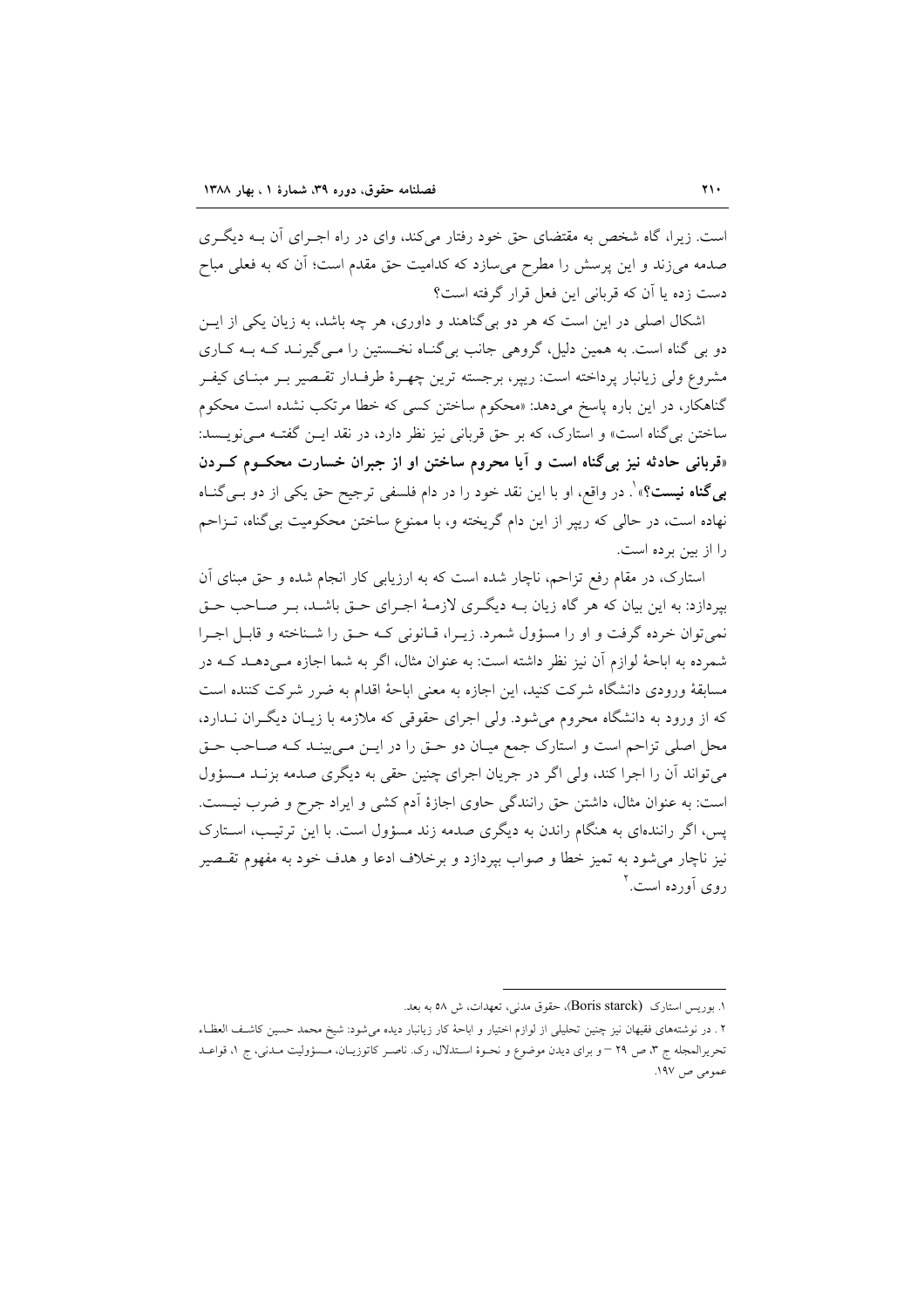## ج. گروه مبتنی بر مصلحت گرایی و تدبیر ۱. فایدهگرایی در مفهوم تقصیر

فلسفهٔ فایده گرایی معیار تمیز نیک و بد را فایده و ضرر ناشی از رفتار انسان مے دانـد. در تمیز اخلاق نیز ضابطه در مقایسهٔ درد و رنج و لذتی است که انسان از عملی می برد. ٰ بــر پایــه این مکتب فلسفی که بیشتر در حقوق انگلیس و آمریکا رشد کرده است، مفهوم تقصیر نیز تابع سود و زیانی است که از رفتاری نتیجه می شود: در حقوق آمریکا، بسر پایـهٔ ایــن نظـام فکــری، کاری تقصیر محسوب می شود که هزینهها و ضررهایش از منافع اّن بیــشتر باشــد. رفتــاری کــه منافع آن بر زیانهایش بچربد سزاوار نکوهش نیست. در سنجش و مقایسهٔ زیانها و منـافع نیـز، نتیجهٔ محاسبه بستگی کامل به ارزشهایی دارد که به منافع دو سوی مقایسه داده مـیشـود. بـه همین جهت نتیجهٔ محاسبه ممکن است در همهٔ نظامهای حقـوقی یکـسان نباشـد. گـرایش بـه سوی مسؤولیت محض نیز ناش<sub>ی</sub> از همین شیوهٔ تفکر است:<sup>۲</sup>

به عنوان مثال، اگر حفر معدنی مفید به زمین مجاوران صدمه بزند، چون منافع اجتماعی آن بیش زیانی است که به مالکان مجاور میرسد، حفر چنین معدنی را نمــیتـوان تقـصیر شــمرد، مشروط بر این که حفر معدن همراه با احتیاط و مواظبت متعارف باشد و از ایـن جهـت نتـوان تقصیری را به حفر کننده نسبت داد. همچنین، حمل بنزین با کامیون در جادههای عمومی، هـر چند خطرناک است و احتمال فراوان انفجار اَن را زیانبار میسازد، به دلیل فواید انکـار ناپــذیر آن تقصير نيست.

#### ۲. تقصىر سازمانى

تقصیر سازمانی «اصطلاحی است که در مورد مسؤولیت ناشی از تولید به کار مـی رود و در واقع جانشین «مسؤولیت محض» در ایــن زمینــه اســت: بــدین توضــیح کــه، بــه نظـر مــشهور، مسؤولیت تولید کننده نسبت به عیب کالایی که به بازار عرضه کرده است، منوط بـه تقـصیر او نيست؛ مسؤوليتي است محض كه به حكم قانون بر پايهٔ مصلحت و ملاحظات اقتصادي ايجـاد می شود. ولی، در تحلیلی دقیقتر، دیده می شود کـه جـوهر اصـلی تقـصیر در ایـن زمینــه نیـز کارگزار است. زیرا، برای تحقق مسؤولیت خواهان خسارت باید ثابت کند که عیب در چرخـهٔ توليد ايجاد شده و به هنگام نخستين عرضه به مصرف كننده موجود بوده است. به بيـان ديگـر، تولید کننده به تکلیف خود نسبت به تحویل کالای سالم و مـورد انتظـار مـصرف کننـده عمـل

١. برای دیدن مبانی این مکتب فلسفی، که اصالت نفع نیز نامیده شده است، رک. ناصر کاتوزیان، فلسفهٔ حقـوق، ج ١، ش ۶۳

۲. رک. ناصر کاتوزیان، عصر تجربه و حقوق تجربی، اصول جبران خسارت در نظام حقوقی اَمریک! مـسؤولیت مـدنی، ج ۱، قرائت و تمرين(۴).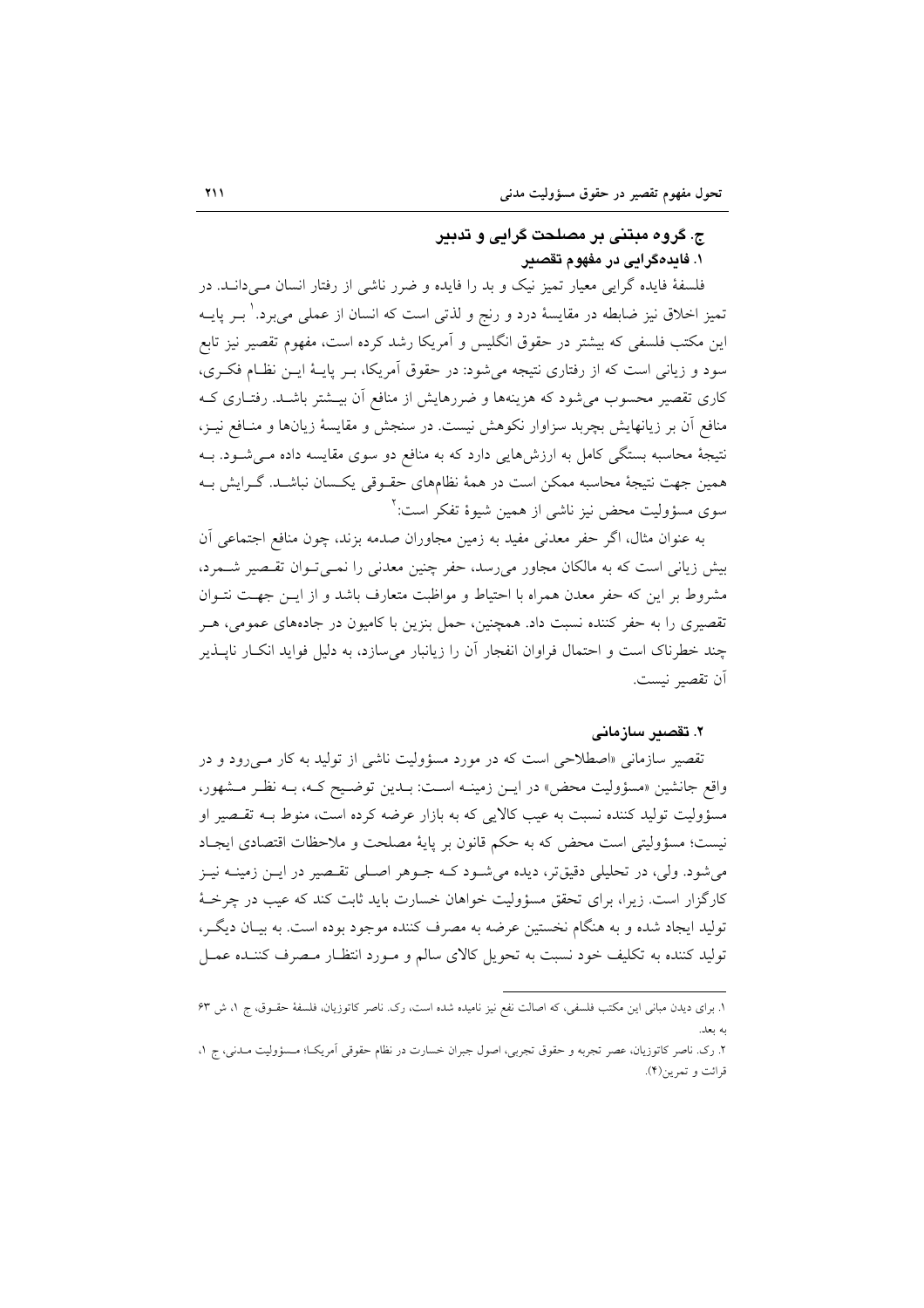نکرده و مرتکب تقصیر شده است، جز این که در چرخهٔ پیچیده تولید معلوم نیست تقـصیر بـه كدام مرحله (طرح و توليد و نقض هشدارها) و به چه كس نسبت داده مى شود.

پس، به جای انکار عامل تقصیر، باید گفت دربـارهٔ وقـوع تقـصیر و نـسبت آن بــه دسـت اندرکاران تولید، علم اجمالی وجود دارد و تفضیل این علم در ابهام باقی مانده است. در نتیجه، منطقی است که، به جای انکار تقصیر، آن را «تقصیر سازمانی و جمعی» بنـامیم کـه در نهایـت ممکن است به مسؤولیت تضامنی همهٔ عاملان در مراحل طرح و ساخت و عرضهٔ کلای معیب منتهى شود.

٣. تقصير اقتصادى

«تقصیر اقتصادی» نیز عنوانی است که در مورد «مسؤولیت ناش<sub>حی</sub> از عیب تولیـد» بـه کـار گرفته می شود: بدین معنا که، «اگر هزینهٔ پیش بینی و احتراز از خطر تناسب عرفی با بهای کالا داشته باشد و با وجود این تولید کننده از صرف این هزینه دریغ کند و مرتکب تقصیر اقتصادی شده است و باید مکافات آن را ببیند» <sup>۱</sup>

در توضیح این عبارت باید افزود که تولید کننده، نــه نتهـا موظـف اسـت کـالای سـالم بــه مصرف کننده تحویل دهد، متعهد است که از خطرهای احتمالی و قابل پیش بینـی نیـز احتـراز کند و در این باره اطلاعات و هشدارهای لازم را به مصرف کنندگان بدهد و کالای بـی خطـر عرضه كند. طبيعي است كه اين تعهد محدود به قابليت پيش بيني علمي و متعارف زمان توليـد است و هیچ کس را نمی توان فراتر از طاقت و امکان خود مکلف به کـاری سـاخت، ولـی بـه بهانهٔ داشتن هزینهٔ اضافی و دشواری نمی توان از اجرای این تعهد گریخت و مصون ماند، مگـر این که هزینهٔ لازم برای پرهیز از خطر با بهای کالا تناسب عرفی نداشته باشد.

در حقوق آمريكا، يارەاي از نويسندگان نقض اطلاعات و هشدارها را نوعي عيب خطرناک دانستهاند و كالايي را كه مصرف آن خطري احتمالي ايجاد كنـد معيـب مـي شـمرند و، بـا ايـن تحلیـل، تولیـد کننـده را مـسؤول خـسارات ناشـي از مـصرف نابجـاي محـصول خـود قـرار می دهند.' در نتیجه، منطقی است کو تاهی در این زمینه را تقصیر بدانیم. وصـف اقتـصادی ایــن تقصیر نیز به مناسبت خودداری مقصر از هزینه کردن است.

١. همان

۲. رک. مواد ۳۸۸ و Restalement از Restalement دوم– فیشر و پاورز، ص ۳٤٧ – ۳٤٩ – دابـس Dabbs، مــــئووليت مــدنـي . (The Law of Tor.ts)، ص ١٠٠٤.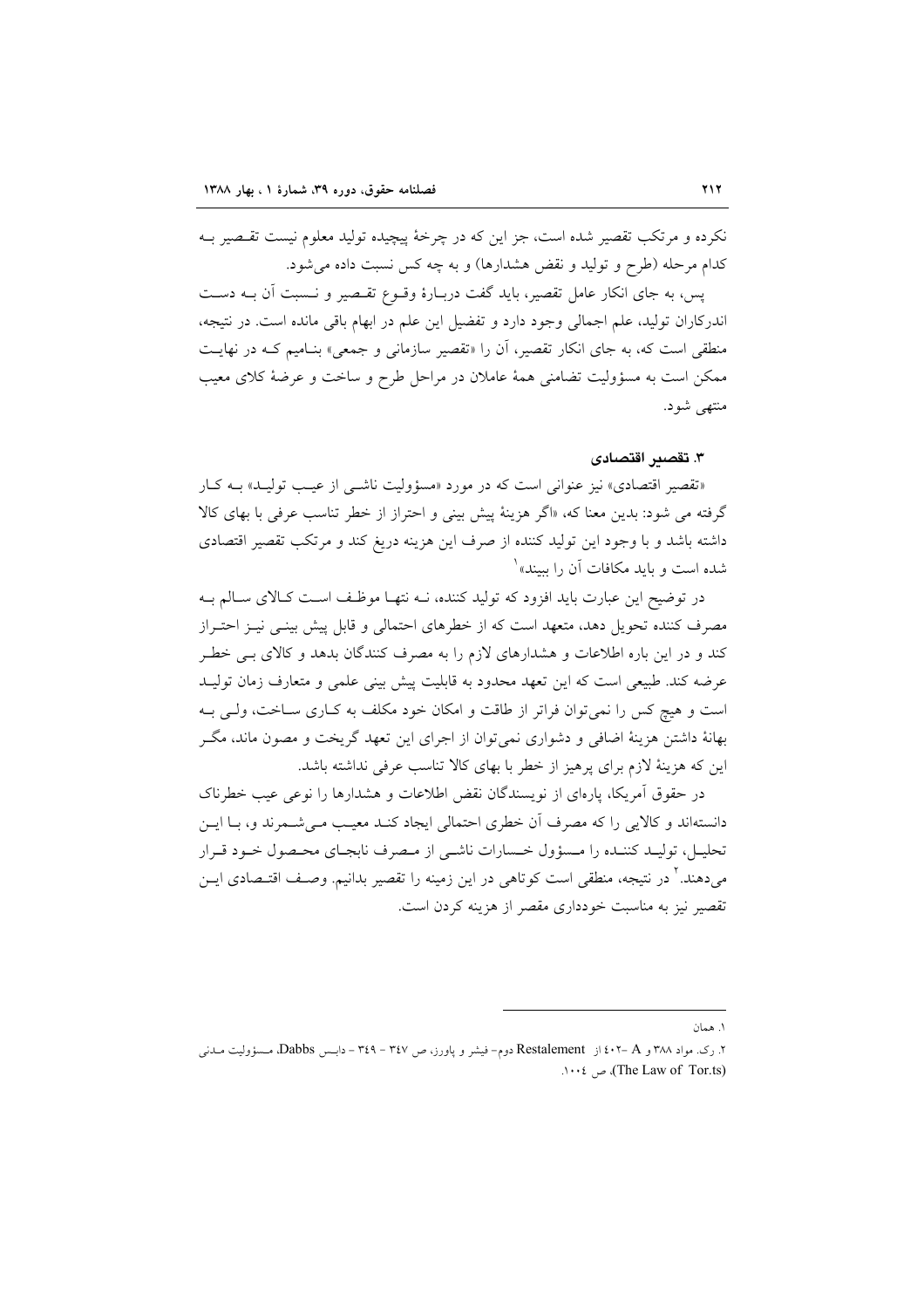#### ۴. نتىجە

سیر تاریخی تحول تقصیر، نموداری از حرکت و تحول عدالت خواهی اندیشمندان است. این گونه مطالعات تاریخین شان می دهد که مفهوم «عدالت» نیز نسبی و تـابع شـرایط زنــدگی است و آنان كه سخن از «عدالت زمانه» گفتهاند به اين واقعيت دست يافتـه انـد. ولـي، علـم اجمالی به تحول مفهوم عدالت ما را بی نیاز از شناخت عوامل این تحول نمبی سبازد: زیبرا تبا معلوم نباشد که کدام شرط زندگی دگرگون شده است و این دگر گـونی چـه اقتـضایی دارد، دستیابی به مفهوم کنونی عدالت امکان یذیر نست.

عامل این تحول را نمی توان به تغییر شرایط اقتصادی یا دگرگونی اخلاق و فلسفه محـصور کرد. باید پذیرفت که همهٔ این عوامل در فراهم آوردن مسیر این حرکت مـؤثر اسـت و درجـهٔ تأثیر هر کدام بستگی به زمان و محل اثر دارد.

وانگهی، عوامل مادی و اخلاقی در هم اثر متقابل دارد و آنچه کارگزار می شـود ترکیبـی از آنها است با وجود این، تجربه نشان می دهد که، جز در موارد استثنایی انقلابهای فرهنگی و مذهبی، تغییر شرایط مادی و اقتصادی پیشتاز تحول است و داوری،های اخلاقی و فلسفی را به دنبال خود مے کشد.

## منابع و مأخذ

#### الف- فارسى

۱. کاتوزیان، ناصر، (۱۳۸۷)، مس**وولیت مدنی، ج ۱. قواعد عمومی**،انتشارات دانشگاه تهران. ٢. كاتوزيان، ناصر، (١٣٨٧)، مسووليت مدنى، ج٢، مسووليت هاى خاص و مختلط، انتشرات دانشگاه تهران. ۳. کاتوزیان، ناصر، (١٣٨٤)، م<mark>سوولیت ناشی از عیب تولید</mark>،انتشارات دانشگاه تهران. ٤. كاتوزيان، ناصر، (١٣٨٣)، فلسفه حقوق،ج١،تعريف و ماهيت حقوق، شركت سهامي انتشار. ب- خارجي

- 1- Cane(Peter), (1997) The Anatomy of Tort Law, Oxford.
- 2- Coleman(Jules L.), Risk and Wrong, Cambridge University Press, Cambridge Studies in Philosophy and Law.
- 3- Dobbs(Dan B.), (2000) The Law of Torts, West Publishing Group.
- 4- Fisher and Powers, (1994) Product Liability, West Publishing Co.
- 5- Mazeaud, Tunc et Chabas, Lecons de droit civil, Paris, 1983
- 6- Mazeaud, Tunc et Chabas, Traite theorique et pratique de la responsabilite civile. Dellictuelle et contractuelle, Paris, 1983
- 7- Planiol et Ripert, Traité pratique de droit civil français, Paris
- 8- Prosser(William L.), (1988) Keeton, Dobbs and Owen, On Torts.
- 9- Ripert et Boulanger, (1957) Traite de doit civil, Paris.
- 10- Ripert(Georges), (1949) La règle morale dans les obligations civiles.
- 11- Starck(Boris), (1974) Droit civil. Obligation.